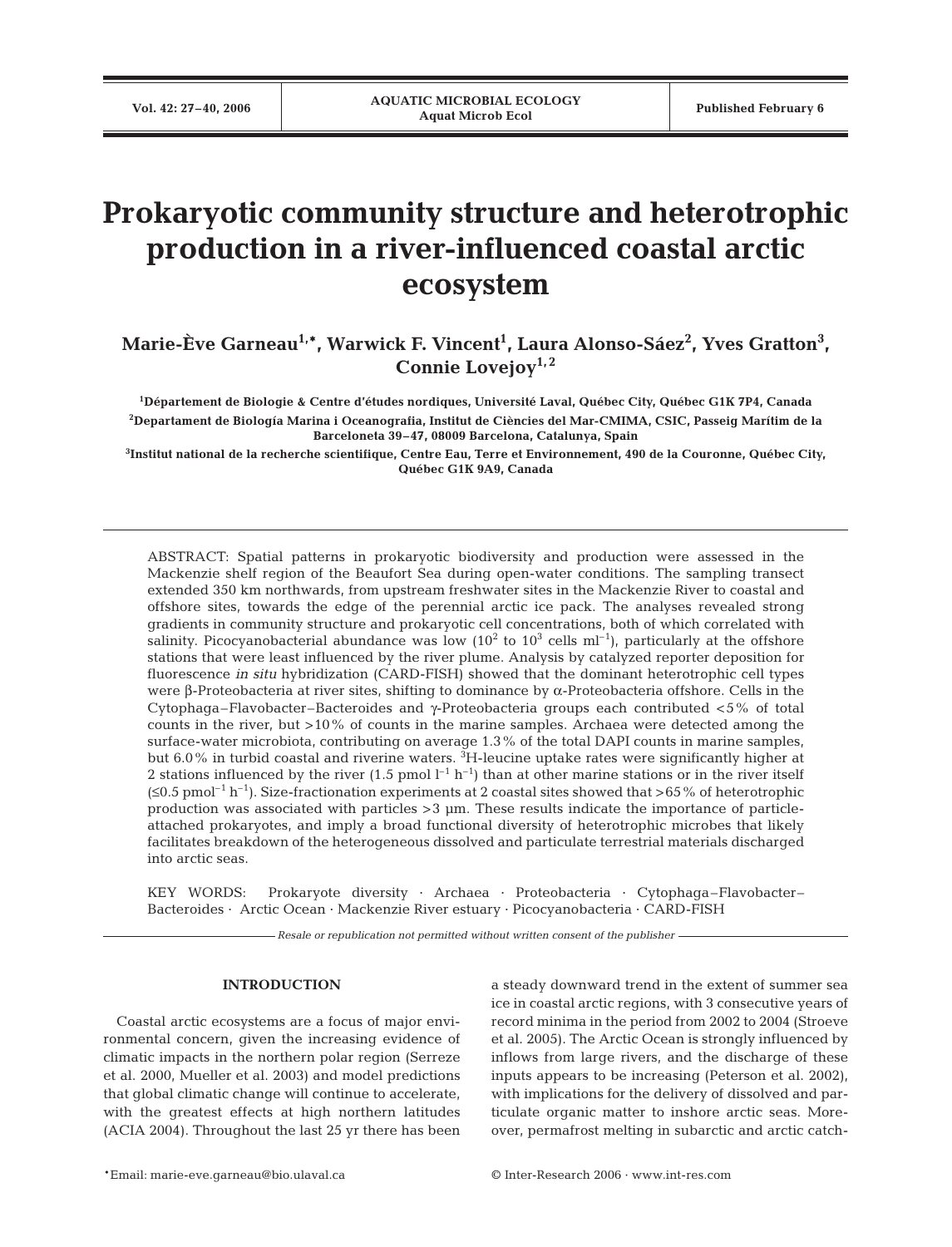ments (Payette et al. 2004) may mobilize the large stocks of organic carbon contained within their soils and cause increased transfer of these materials to arctic rivers and ultimately to the ocean. Heterotrophic microbiota are likely to play a major role in the response of coastal arctic ecosystems to ongoing change, but prokaryotic diversity and production in these cold ocean environments have been little explored (Amon 2004).

In the western Canadian Arctic, the Mackenzie River discharges large quantities of freshwater, solutes and sediments into a vast shelf region of the Beaufort Sea that extends >100 km offshore and encompasses a total area of  $63600 \text{ km}^2$  (Carmack et al. 2004). The annual discharge of the Mackenzie River (330 km<sup>3</sup> yr<sup>-1</sup>; Macdonald et al. 1998) is the 4th highest in the Arctic Basin after the Siberian rivers Yenisei, Lena and Ob, with concomitantly large inputs of freshwater biota, terrestrial nutrients, organic carbon and suspended sediment. Each year, the river transports an estimated 118 to  $127 \times 10^6$  t of sediments (Droppo et al. 1998, Macdonald et al. 1998) and  $3 \times 10^6$  t of dissolved and particulate organic carbon (Telang et al. 1991, Macdonald et al. 1998) onto the Beaufort Sea shelf. The physical and geochemical oceanography of this region is well documented (Carmack & Macdonald 2002), and several reports exist concerning the upper trophic levels (Dickson & Gilchrist 2002, Harwood & Smith 2002, Stirling 2002). Many studies have examined the phytoplankton and zooplankton (Carmack et al. 2004 and references therein), but few have considered microbial communities and processes, and this lack of microbiological information has been identified as a major gap in understanding the structure and dynamics of this coastal arctic ecosystem (Amon 2004). Early studies of the microbiota were conducted in the western Beaufort Sea, at nearshore sites off Alaska, and were based on observations of bacterial isolates brought into culture (Kaneko et al. 1977, 1978a,b). At that time, the prokaryotic community structure could not be investigated further because of the lack of appropriate protocols. More recently, molecular techniques have been applied to the Arctic Ocean and have revealed a much broader range of taxa, including widespread Archaea (Bano & Hollibaugh 2002, Wells & Deming 2003, Bano et al. 2004).

Our objective in the present study was to evaluate the offshore pattern in prokaryotic community composition and production of the Mackenzie River plume. We hypothesized that the freshwater influence would give rise to strong gradients in salinity, dissolved organic carbon (DOC) and particle loading that, in turn, would affect community structure and productivity. We addressed this hypothesis by way of a transect analysis during autumn conditions of minimum ice

cover and moderate river flow. Microbial production was estimated with shipboard incubations of water samples with <sup>3</sup>H-leucine, and the offshore gradients in cell concentration of major taxonomic groups were determined by epifluorescence microscopy. Our approach included the application of a recently described molecular probe technique, the catalyzed reporter deposition for fluorescence *in situ* hybridization assay (CARD-FISH) (Pernthaler et al. 2002, Schippers et al. 2005). This method gives a much brighter detection of cells than the regular FISH approach, with values comparable to the application of polynucleotide probes (Pernthaler et al. 2002). Finally, we evaluated, by way of size-fractionation experiments, the proportion of microheterotrophic activity associated with particlebound versus free-living heterotrophic prokaryotes at 2 inshore, river-influenced sites.

# **MATERIALS AND METHODS**

**Sampling.** The study was carried out from 22 September to 14 October 2002 in the Mackenzie shelf and Franklin Bay area (Fig. 1a), from the icebreaker CCGS 'Pierre Radisson' within the framework of the CASES project (Canada Arctic Shelf Exchange Study)*.* Surface water samples were collected along a north–south transect composed of 2 river stations (Stn R1 in the East Channel above Inuvik, 120 km from the river mouth, and Stn R2, in the Main Channel, 90 km above the river mouth; sampling by ship-based helicopter), 3 coastal stations inside the 20 m isobath located at ca. 69° 56' N (Stns Z1, Z2 and Z5; sampling by Zodiac) and 3 offshore stations (Stns 65, 66 and 49; sampling from the icebreaker). Inshore stations were sampled with a 5 l Go-Flow bottle and a SBE-19 CTD (conductivity–temperature–depth) profiler. Offshore stations were sampled from the icebreaker using a SBE Carousel Rosette system of 24 PVC bottles each of 12 l volume (Ocean Test Equipment) and equipped with a SBE911-plus CTD profiler. Surface salinity values were also obtained at 32 other stations over the entire CASES sampling area. Some comparative analyses were also made at a river-influenced coastal site in Franklin Bay, 270 km to the east of the transect (Stn 12; Fig. 1a).

**Particulate and dissolved material.** Samples for seston dry weight measurements were filtered onto pre-combusted and pre-weighed GF/F filters, rinsed with 10 ml of 1% ammonium formate to dissolve salts and stored in plastic petri dishes at –20°C. The filters were subsequently dried at 60°C and re-weighed for final determination of suspended particulate matter (SPM) (Williams 1985). Samples for DOC determination were filtered through 0.2 µm (standard pore size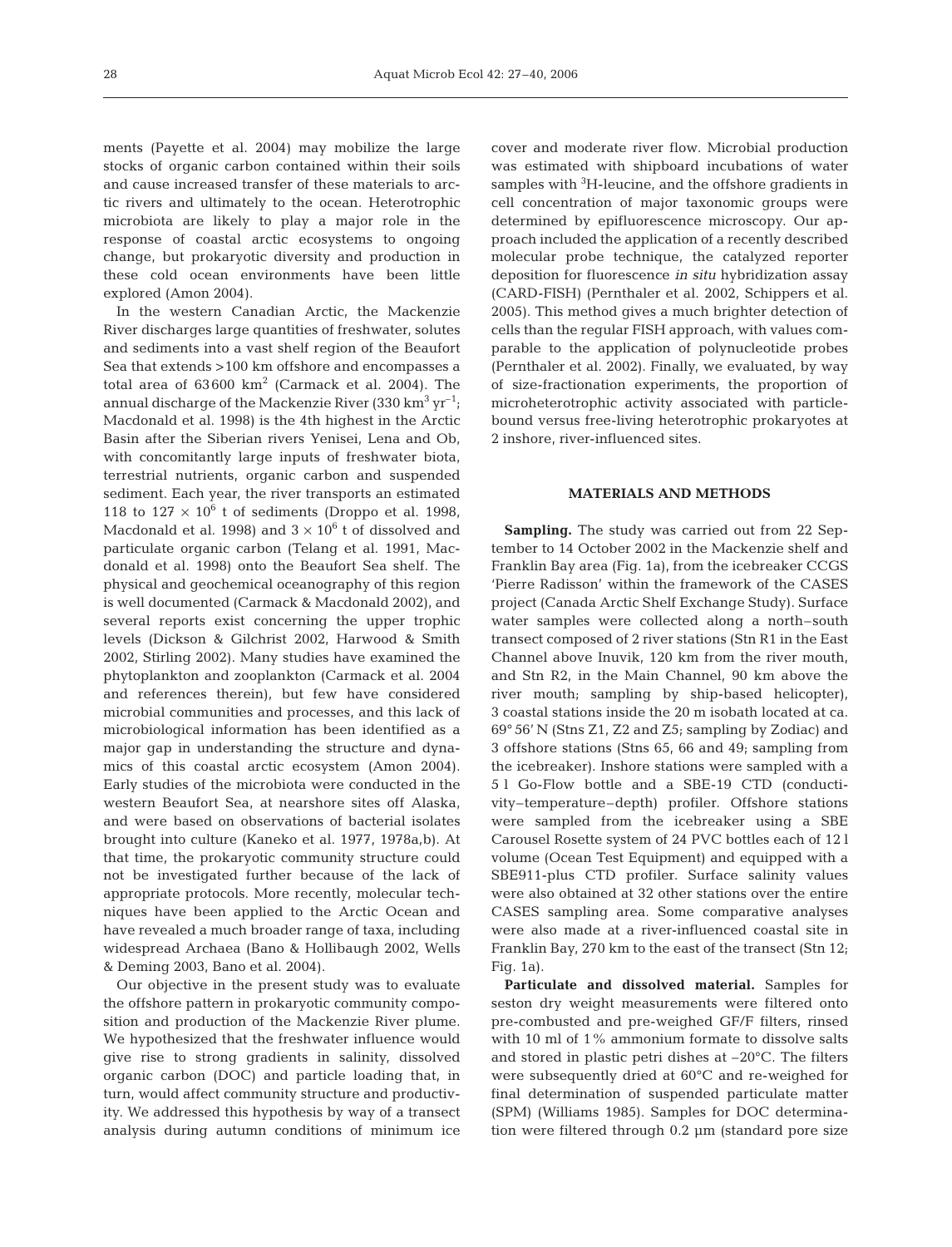

Fig. 1. (a) Location of the sampling stations. The salinity field was estimated by ordinary kriging (Marcotte 1991). We present only the extrapolated salinity values with an estimation error of ≤40%. (b) Salinity section between Stns Z1 and 49. The vertical dotted lines show the location of the CTD profiles. Note the patch of fresher water 90 to 160 km offshore

as adopted in other arctic studies) cellulose acetate filters (AMD Manufacturing), and the filtrate was stored in the dark at 4°C until analysis by high temperature combustion/direct injection in a gas analyzer (HTC/DI) (Knap et al. 1996), after acidification. Samples were then bubbled with  $CO<sub>2</sub>$ -free nitrogen for a prolonged period (7 min) to ensure the removal of all the dissolved inorganic carbon (DIC), as recommended for high DIC water (Knap et al. 1996). Analyses were done using a Shimadzu TOC Analyzer 5000A (detection limits of 0.05 mg  $l^{-1}$ ) at the Institut national de la recherche scientifique, Centre Eau, Terre et Environnement (Québec City, Canada).

**Phototrophic bacterioplankton enumeration.** Phytoplankton biomass was estimated from chlorophyll *a* (chl *a*) analysis of the total community and of the picophytoplankton fraction. Samples were filtered onto Whatman GF/F glass fiber filters before (chl  $a_{\text{tot}}$ ) and after pre-filtration (chl  $a_{< 3 \text{ um}}$ ) through 47 mm, 3 µm pore size, Nuclepore polycarbonate membranes. The filters were stored frozen (–80°C) until pigment extraction in ethanol (Nusch 1980). Chl *a* concentration was determined by fluorometry before and after acidification (Strickland & Parsons 1972) using a Cary Eclipse spectrofluorometer standardized with *Anacystis* chl *a*.

Samples for picocyanobacterial counts were pre-filtered through 3 µm porosity membranes and then under low pressure onto 0.2 µm Anodiscs. The filters were mounted in immersion oil on slides, which were sealed and stored frozen in the dark at –20°C. Picocyanobacteria were counted with a fluorescence microscope at ×1000 in oil immersion, using green and blue exchangeable filter blocks to detect the presence of the phyocobilins of cyanobacteria and cryptophytes (Lovejoy et al. 2002). Picocyanobacteria fluoresced red under green light excitation and yellow under blue light, in contrast to photosynthetic picoeukaryotes that were red under both conditions. A minimum of 400 cells was counted on each slide.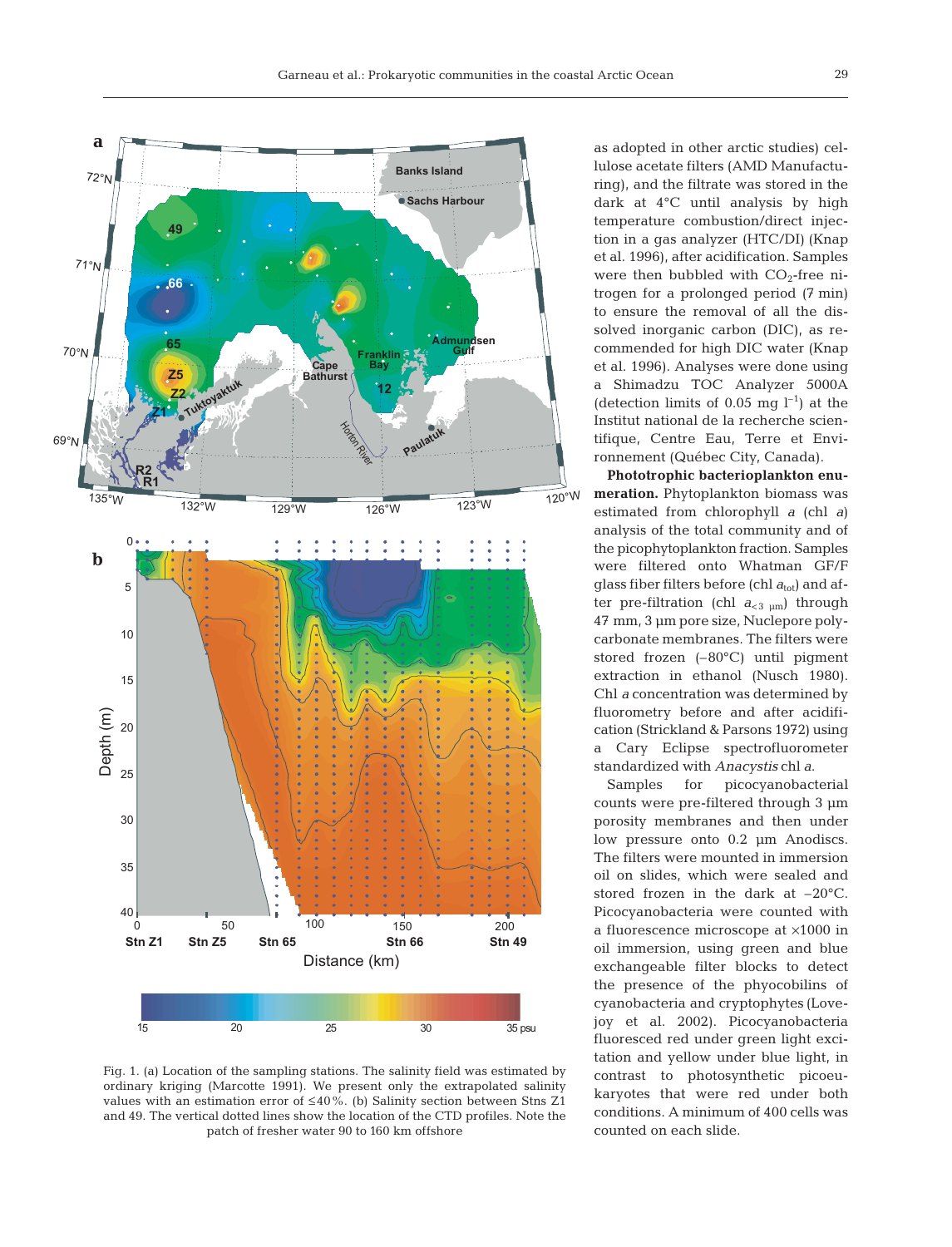**CARD-FISH analysis.** Cell identification for the major prokaryotic groups was made by fluorescence *in situ* hybridization (FISH) using horseradish peroxidase (HRP)-labeled oligonucleotide probes combined with signal amplification by tyramide labeled with carboxyfluorescein. This catalyzed reporter deposition (CARD) approach offers advantages over the standard FISH assay by providing enhanced fluorescence intensities (Pernthaler et al. 2002). Samples were fixed onboard the ship for 24 h at  $4^{\circ}$ C in 2% formalin (final conc.), then filtered onto 0.2 µm pore size, 47 mm diameter polycarbonate membranes and frozen at –20°C until analysis. Sections were subsequently cut from each filter and hybridized with the HRP probes (as described in Pernthaler et al. 2002) specific to Archaea (Arch915), Bacteria (Eub338) and to 4 major phylogenetic lineages of this latter domain: the alpha (α; Alf968), beta (β; Bet42a) and gamma (γ; Gam42a) subclasses of the Proteobacteria and the Cytophaga– Flavobacter–Bacteroides cluster (CFB; CF319a). The sequences used for the probes are given in Table 1. Oligonucleotides labeled with HRP were obtained from www.biomers.net.

The polycarbonate filter sections were briefly dipped into aqueous, low-gelling point agarose solution (0.1% w/w) at 35 to 40°C and then air dried. This treatment minimized cell detachment and loss from the filter during the subsequent permeabilization step. Permeabilization was done by incubation with lysozyme  $(10 \text{ mg } \text{ml}^{-1})$  or Proteinase K for the detection of Archaea (2360 U mg<sup>-1</sup>, 9.85 mg ml<sup>-1</sup>, 0.2 µl ml<sup>-1</sup> final conc.; Sigma) in a solution (pH 8) of 50 mM EDTA and 0.1 M Tris-HCl for 60 min at 37°C. Samples for Archaea detection were then incubated for 20 min in 0.01 M HCl at room temperature to inactivate the Proteinase K. All the filter sections were hybridized for 2 h at 35°C with the selected HRP-oligonucleotide probe. The probe solution was made up at a concentration of 50 ng  $\mu$ <sup>-1</sup> in deionized water and then diluted 1:300 in a buffer composed of 900 mM NaCl, 20 mM Tris-HCl

(pH 8), 10% (w/v) dextran sulfate, 0.02% (w/v) sodium dodecyl sulfate (SDS), 1% (v/v) blocking reagent (Roche 1096176) and 55%  $(v/v)$  formamide.

After hybridization, the filter sections were soaked for 5 min in pre-heated (37°C) washing buffer (5 mM EDTA [pH 8], 20 mM Tris-HCl [pH 8], 0.01% [w/v] SDS) containing 3 mM NaCl. The sections were then incubated in 50 ml of phosphate-buffered saline solution  $(1 \times PBS, pH 7.6; Catalogue No. P3744, Sigma)$  for 15 min at room temperature in order to equilibrate the probe-delivered HRP. In the final step, the sections were put in a reaction vial with 1000 parts of amplification buffer (2 M NaCl, 10% [w/v] dextran sulfate,  $1 \times$ PBS, 0.1% [v/v] blocking reagent, 0.0015%  $H_2O_2$ ] and 2 parts of tyramide-carboxyfluorescein  $(1 \text{ mg ml}^{-1})$  and were incubated for 15 min at 46°C. After a 15 min dark incubation, excess liquid was removed by placing the filter sections on blotting paper. Filter sections were first washed with deionized water and then with absolute ethanol, and then air-dried and mounted with 4:1 Citifluor: Vecta Shield containing 1  $\mu$ g ml<sup>-1</sup> of 4', 6diamidino-2-phenylindole (DAPI).

In order to avoid non-specific hybridization with Bet42a and Gam42a probes, we used the competitor probe Bet42a when hybridizing Gam42a-stained cells and the competitor probe Gam42a when hybridizing Bet42a-stained cells (Manz et al. 1992). The slides were counted on a Zeiss Axioplan microscope with a ×1000 Plan Apochromat objective (Carl Zeiss) under ultraviolet excitation for DAPI fluorescence and blue light for carboxyfluorescein from an HBO 100 W Hg vapor lamp. To ensure a counting error of  $\langle 10\% \rangle$ , between 600 and 800 DAPI-stained objects were counted per sample (Pernthaler et al. 2001). For each oligonucleotide probe, results are expressed as: (1) total hybridized heterotrophic prokaryotes as detected by carboxyfluorescein fluorescence (cells  $ml^{-1}$ ) and (2) hybridized cells with the specific probe as a percentage of the total heterotrophic prokaryote (DAPI fluorescence) count on each filter section. Nega-

Table 1. Molecular horseradish peroxidase-labeled oligonucleotide probes used for the CARD-FISH (catalyzed reporter deposition fluorescence *in situ* hybridization) analysis in the study

| Target taxa                                                                  | Probe   | Probe sequence $(5'-3')$   | Source                |  |
|------------------------------------------------------------------------------|---------|----------------------------|-----------------------|--|
| Bacteria <sup>a</sup>                                                        | Eub338  | GCT GCC TCC CGT AGG AGT    | Amann et al. (1990)   |  |
| Archaea                                                                      | Arch915 | GTG CTC CCC CGC CAA TTC CT | Stahl & Amann (1991)  |  |
| $\alpha$ -Proteobacteria                                                     | A1f968  | GGT AAG GTT CTG CGC GTT    | Neef (1997)           |  |
| $\beta$ -Proteobacteria                                                      | Bet42a  | GCC TTC CCA CTT CGT TT     | Manz et al. (1992)    |  |
| $\gamma$ -Proteobacteria                                                     | Gam42a  | GCC TTC CCA CAT CGT TTT    | Manz et al. (1992)    |  |
| Cytophaga-Flavobacter-Bacteroides                                            | CF319a  | TGG TCC GTG TCT CAG TAC    | Manz et al. (1996)    |  |
| Negative control                                                             | Non338  | ACT CCT ACG GGA GGC AGC    | Wallner et al. (1993) |  |
| <sup>a</sup> Except Planctomycetales and Verrucomicrobia (Daims et al. 1999) |         |                            |                       |  |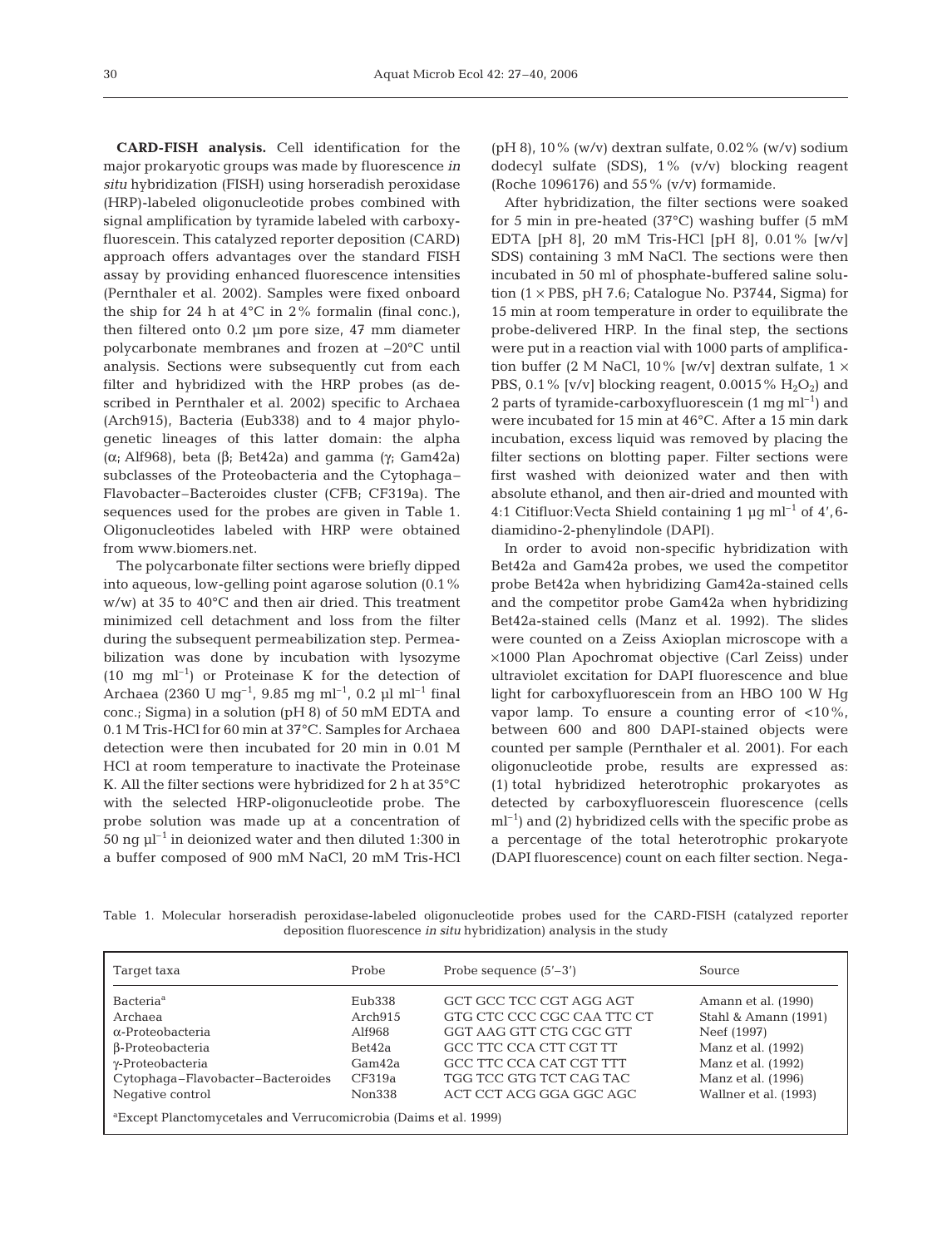tive controls (hybridization with a non-specific probe) with the probe Non338 consistently yielded very few or no fluorescently labeled cells (<0.3% of DAPIstained cells).

Duplicate counts of the probe-positive Eub338 and CF319a cells were made at 3 (Stns Z5, R1 and R2) and 2 (Stns Z5 and R2) stations, respectively. On average, the relative error on absolute counts (expressed in cells  $ml^{-1}$ ) was 7% for the Eub338-positive cells and 38% for the CF319a-positive cells. The latter value was in large part due to the relative error on CF319a-positive counts at Stn R2 (54%). The relative error on duplicate relative abundance (expressed as a percentage of hybridized heterotrophic prokaryote cells on total heterotrophic prokaryotes [%Eub and %CFB]) was also highest for the river samples (≥20%). For all sampled stations, the mean cell counts  $(\pm SD)$  were  $77 \pm 5\%$ for the relative abundance of Eubacteria and  $12 \pm 2\%$ for the relative abundance of CFB cells. Counts with the CF319a probe were subject to more error than those with the Eub338 probe.

We checked the potential cross-reactivity of our selected probes in the domain Bacteria in the Ribosomal Database (http://rdp.cme.msu.edu/index.jsp). This analysis showed that some Proteobacteria (145 sequences) were also targeted by the CF319a probe, but this represented only 3% of its potential targets and many were from unusual hydrothermal vent environments. The analysis further showed that 13% of the total targets for Alf968 were outside the α-Proteobacteria group, and included a cyanobacterium found in the Antarctic, 12 sequences of planktomycetes found in Antarctic continental shelf sediments and many δ-Proteobacteria. The archaeal probe Arch915 targeted only 4 sequences in the domain Bacteria. The probe for β-Proteobacteria found no matching sequences among those currently entered in the database.

**Heterotrophic prokaryote counts.** At each station, total prokaryotic cells were enumerated: (1) by DAPI staining of formalin-fixed samples (2% final conc.) and filtering through 0.2 µm white polycarbonate membranes without the CARD-FISH procedures (HP<sub>formalin</sub>) and (2) by the same DAPI staining, fixing and filtration, but after the CARD-FISH procedures  $(HP_{FISH})$ . The  $HP<sub>FISH</sub>$  counts were on average equivalent to 80% of the HP<sub>formalin</sub> counts, indicating that the CARD-FISH technique did not induce significant losses and attesting to the attachment efficiency of the agarose gel treatment. Total heterotrophic prokaryote cells were estimated from the samples that did not undergo CARD-FISH treatment (HP<sub>formalin</sub>).

**Heterotrophic production.** Heterotrophic activity of prokaryotes was determined by measurements of <sup>3</sup>H-leucine uptake and incorporation into protein (Kirchman & Ducklow 1993), following the Knap et al. (1996) protocol. Archaea are known to take up amino acids at natural ambient concentrations (Ouverney & Fuhrman 2000), as is the case for the major phylogenetic groups of Bacteria (Cottrell & Kirchman 2003). Recent results show that production rates estimated with the <sup>3</sup>H-leucine method can be considered as total prokaryotic production, including the contribution of both Bacteria and Archaea (Herndl et al. 2005).

Under low light conditions, 50 ml sample volumes were dispensed into incubation flasks and inoculated with  ${}^{3}$ H-leucine (specific activity, 60 Ci mmol<sup>-1</sup>) at a final concentration of 10 nM. Triplicate samples were then incubated in the dark at 0°C for 2 h. This temperature was close to or slightly above ambient for the marine samples (0 to  $-1.4$ °C), but slightly below ambient for the river samples (2.9 to 3.9°C). Incubations were terminated by adding trichloracetic acid (TCA, 5% final conc.), and samples were then heated to 80°C for 15 min. All killed samples, including time zero controls, were filtered onto 25 mm, 0.22 µm pore size cellulose nitrate filters, rinsed 3 times with ice-cold 5% TCA and then with ice-cold ethanol and kept at –20°C in 7 ml vials. The filters were subsequently dried in their vials at 20°C overnight and dissolved in 0.5 ml of ethyl acetate. Ready Safe scintillation cocktail (Beckman) was added, and samples were radio-assayed. Heterotrophic production rates were calculated using the conversion factor of 3.1 kg C mol<sup>-1</sup> of <sup>3</sup>H-leucine (Kirchman & Ducklow 1993). A fractionation experiment was conducted at 2 inshore sites (Stns Z2 and 12) to determine the importance of particle-bound microbiota for heterotrophic production. The <sup>3</sup>H-leucine substrate was added to triplicate 50 ml samples that had been pre-filtered through 3  $\mu$ m membranes and to triplicate unfiltered samples. These samples were then incubated and processed as above.

**Statistical analysis.** Association between pairs of variables was measured with the Pearson moment product correlation (r coefficient) for all variables, since we found no large deviations from normality (Zar 1999). Partial correlations were run to examine the interactions between 3 variables, and in order to remove spurious correlations. First-order partial correlation considers the relation between 2 variables, while holding constant the value of a third variable (Zar 1999). The partial correlation coefficient (expressed as  $r_{X,Y|Z}$ ) represents the relationship between the variables *X* and *Y*, while holding the variable *Z* constant. If the partial correlation coefficient approaches 0, there is no direct causal link between the variables *X* and *Y* because the variable *Z* is either a common anteceding or intervening variable. Significance tests for the firstorder partial coefficients were made with Student's *t*-test with df =  $n - 3$  (Myers & Well 2003). Linear regressions were done on paired variables for which it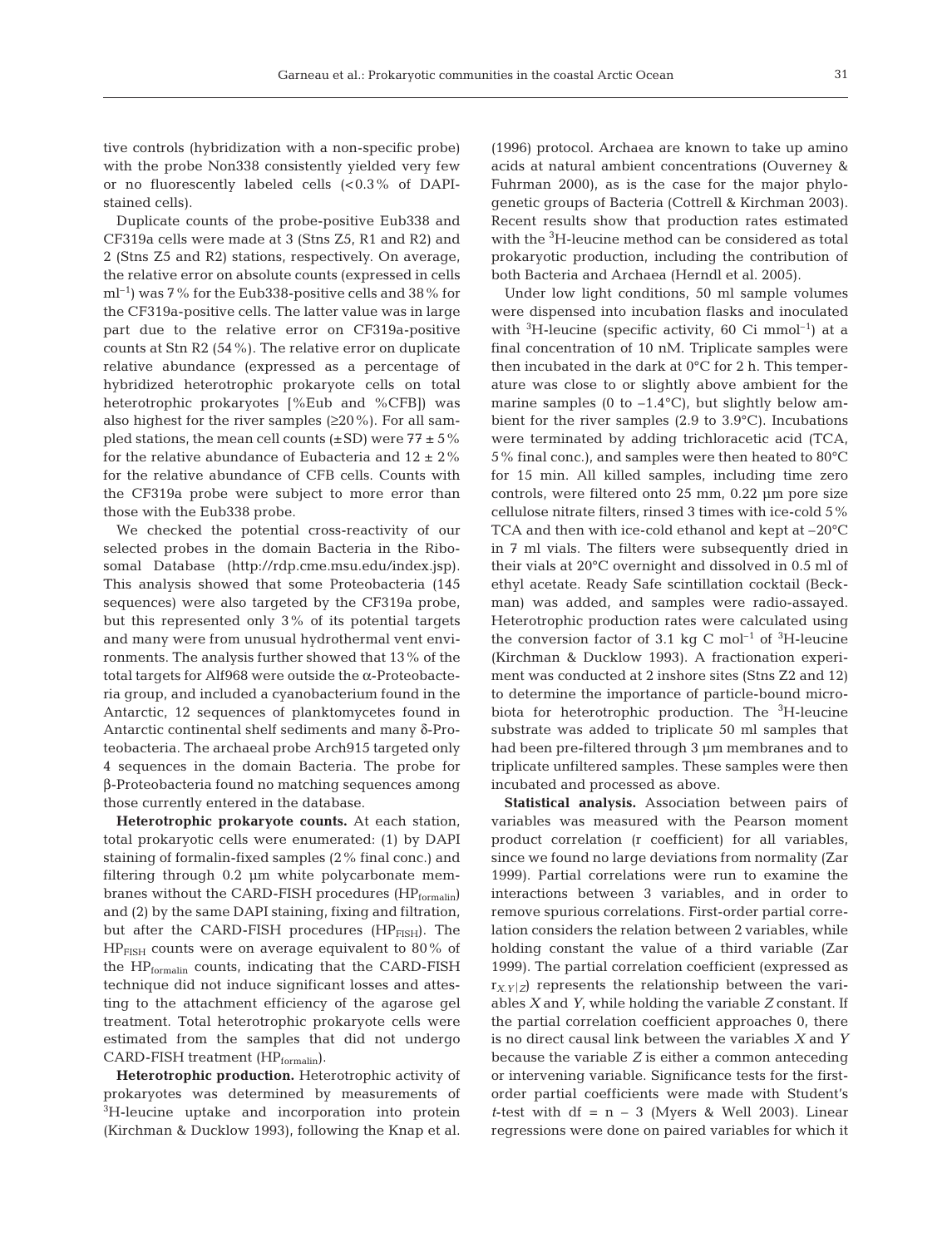Table 2. Environmental characteristics and chlorophyll *a* concentrations for surface waters in the Mackenzie River, Beaufort Sea shelf and Franklin Bay (Stn 12) at the times of sampling. SPM: suspended particulate matter; DOC: dissolved organic matter; chl *a*: chlorophyll *a*; chl  $a_{\text{c,3}}$   $_{\text{nm}}$ ; chl *a* value for the <3  $\mu$ m fraction; –: no data available

| Stn            | Date                                                      | Temp.<br>$(^{\circ}C)$ | Salinity<br>(psu) | <b>SPM</b><br>$(mg l^{-1})$ | DOC<br>$\text{(mg C } l^{-1}\text{)} \text{ (µg } l^{-1}\text{)}$ | Chl a | Chl $a_{<3 \text{ um}}$<br>$(\% \ total)$ |
|----------------|-----------------------------------------------------------|------------------------|-------------------|-----------------------------|-------------------------------------------------------------------|-------|-------------------------------------------|
| R1             | 8 Oct                                                     | 2.9                    | 0.2               | 42.5                        | 5.7                                                               | 1.30  | 30                                        |
| R <sub>2</sub> | 8 Oct                                                     | 3.9                    | 0.2               | 27.8                        | 4.9                                                               | 1.29  | 22                                        |
| Z <sub>1</sub> | 2 Oct                                                     | $-0.04$                | 24.5              | 60.4                        | 1.6                                                               | 1.39  | -                                         |
| Z <sub>2</sub> | 3 Oct                                                     | $-0.54$                | 25.4              | 17.3                        | 2.5                                                               | 0.51  | 35                                        |
| Z <sub>5</sub> | 3 Oct                                                     | $-1.3$                 | 30.1              | 12.7                        | 1.2                                                               | 0.24  | 37 <sup>a</sup>                           |
| 65             | 2 Oct                                                     | $-0.32$                | 26.9              | 1.8                         | 0.9                                                               | 0.21  | 58                                        |
| 66             | 4 Oct                                                     | $-0.61$                | 20.3              |                             |                                                                   | 0.54  | 60                                        |
| 49             | 28 Sep                                                    | $-0.67$                | 26.3              | 1.0                         | 1.1                                                               | 0.06  | 67                                        |
| 12             | $12$ Oct                                                  | $-1.3$                 | 23.4              | 9.3                         |                                                                   | 0.51  | 34                                        |
|                | <sup>a</sup> Chl <i>a</i> value for the $<$ 5 µm fraction |                        |                   |                             |                                                                   |       |                                           |

was possible to determine the independent variable (salinity, temperature, etc.). One-way ANOVA or the non-parametric Kruskal-Wallis test was used to test differences among sampling regions.

## **RESULTS**

## **Physico-chemical conditions**

At the time of sampling, the Mackenzie River estuary was ice-free and strong southerly winds had pushed the perennial pack ice well offshore, to 31 km north of Stn 49. The seasonal freezing of the Mackenzie River had not begun at this time, although ice had started to form on the delta lakes. Average flows in September are typically around  $12\,000 \, \text{m}^3 \, \text{s}^{-1}$ , which amounts to 30% of peak discharge in early June (Macdonald & Yu in press). The surface water characteristics at our stations ranged from fresh to fully

marine (Table 2). However, there was no continuous offshore increase in salinity, but rather an immediate rise in salinities at inshore stations (Stns Z1, Z2 and 65), then a decrease in salinity at Stn 66, before a return to higher salinities at Stn 49. The salinity field (Fig. 1a) suggests that the Mackenzie River plume discharging from the western side of the river mouth (the main channel that receives the greatest flow) may have been deflected back eastwards into the study region, giving rise to a salinity minimum near Stn 66, 150 km offshore. It should be noted that the salinity pattern in the section west of the

transect line is the result of the isopleth plotting algorithm and must be interpreted with caution. However, the transect surface data clearly show an offshore patch of fresher water (Stn 66) separated from the shore by a zone of higher salinity (Stn 65). This effect is further seen in the hydrographic section (Fig. 1b), which suggests that the high salinity values separating the freshwater-influenced stations (Stns Z5 and 65) may have been due to an upwelling event forced by winds. Consistent with this possibility, meteorological data recorded at Tuktoyaktuk in 2002 show that easterly winds of moderate intensity (on average 15 km  $h^{-1}$ ) started on 23 Sep-

tember and lasted for 10 d (Environment Canada 2002). This period included the sampling dates for all offshore and coastal stations, except Stn 66, which was sampled 1 d later on 4 October. Over the entire sampling period, there was a strong inverse correlation between salinity and temperature  $(r = -0.97)$ , p *<* 0.0001). The riverine freshwaters were relatively warm (2 to 4°C), whereas coastal and offshore station surface waters were  $<0$ °C.

## **Chl** *a***, DOC and SPM**

Total chl *a* concentrations in the surface waters were low (0.06 to 1.39  $\mu$ g l<sup>-1</sup>; Table 2) and strongly correlated with SPM concentrations  $(r = 0.91, p < 0.005)$ . Small cells  $( $3 \mu m$ ) contributed between 22 and 67%$ of the total chl *a* concentration and dominated (>50%) the phytoplankton community at offshore stations (Table 2). Chl *a* in this small cell fraction was also

Table 3. Mean values at river (R1, R2), coastal (Z1, Z2, Z5) and offshore stations (65, 66, 49) for environmental and biological variables. The 1-way ANOVA results are indicated for significant difference between means (≠). ns: no significant difference; SPM: suspended particulate matter; DOC: dissolved organic matter; chl *a*: chlorophyll *a*; chl  $a_{<3\,\mu\text{m}}$ : chl *a* value for the <3  $\mu$ m fraction

| Variable                                    | River               | Stn<br>Coastal      | Offshore            | <b>ANOVA</b><br>$(p \le 0.05)$ |
|---------------------------------------------|---------------------|---------------------|---------------------|--------------------------------|
| Temperature $(^{\circ}C)$                   | 3.4                 | $-0.61$             | $-0.53$             | $R \neq C$ , $R \neq O$        |
| Salinity (psu)                              | 0.2                 | 26.8                | 24.5                | $R \neq C$ , $R \neq O$        |
| $SPM$ (mq $l^{-1}$ )                        | 35.2                | 30.1                | 1.4                 | ns                             |
| DOC (mg $Cl^{-1}$ )                         | 5.3                 | 1.7                 | 1.0                 | $R \neq C$ , $R \neq O$        |
| Chl a ( $\mu$ q l <sup>-1</sup> )           | 1.29                | 0.71                | 0.27                | ns                             |
| Chl $a_{<3\mu m}$ (% total)                 | 26                  | 26                  | 61                  | $R \neq O$ , $C \neq O$        |
| Heterotrophic prokaryotes<br>$(cells ml-1)$ | $1.3 \times 10^{6}$ | $4.3 \times 10^{5}$ | $2.3 \times 10^{5}$ | $R \neq C$ , $R \neq O$        |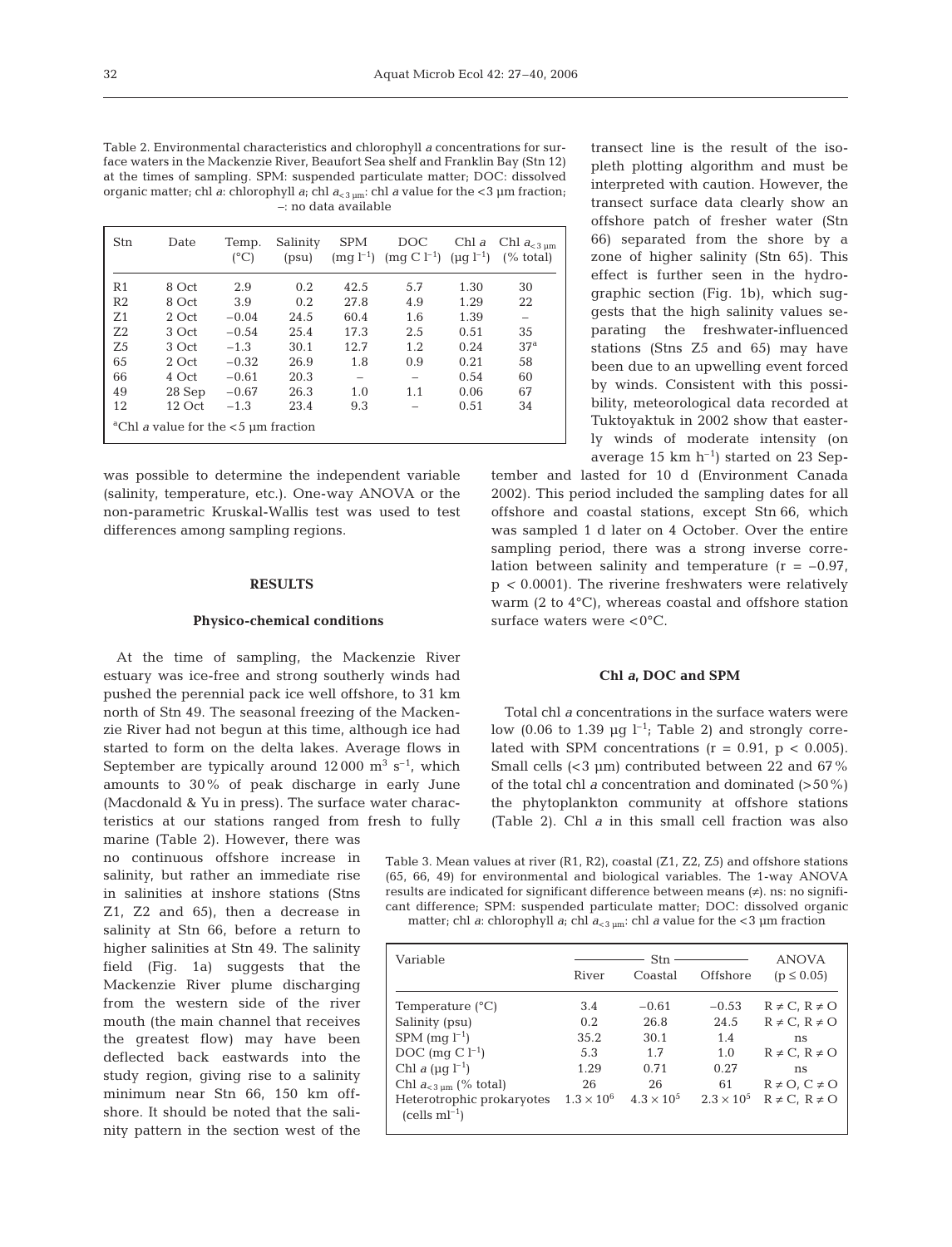Table 4. Abundance of phototrophic and heterotrophic prokaryotes in the Mackenzie River, the Beaufort Sea shelf and in Franklin Bay (Stn 12). Heterotrophic prokaryotes were the total DAPI-stained cell counts from samples that did not undergo CARD-FISH treatment (HP<sub>formalin</sub>). Percentages of Archaea and Bacteria were calculated from the total DAPI counts (heterotrophic prokaryotes, HP<sub>FISH</sub>) after CARD-FISH treatment with the appropriate probe

| Stn            | Picocyano-<br>bacteria<br>$(10^2 \text{ cells ml}^{-1})$ | Heterotrophic<br>prokaryotes<br>$(10^5$ cells ml <sup>-1</sup> ) | <b>Bacteria</b><br>$(\%HP_{FISH})$ | Archaea<br>$(\%HP_{FISH})$ |
|----------------|----------------------------------------------------------|------------------------------------------------------------------|------------------------------------|----------------------------|
| R <sub>1</sub> | 35.0                                                     | 18.1                                                             | 52                                 | 6.3                        |
| R <sub>2</sub> | 67.1                                                     | 14.0                                                             | 64                                 | 5.3                        |
| Z <sub>1</sub> | 3.9                                                      | 5.7                                                              | 83                                 | 5.1                        |
| Z <sub>2</sub> | 23.3                                                     | 3.9                                                              | 83                                 | 6.4                        |
| Z <sub>5</sub> | 6.6                                                      | 3.6                                                              | 74                                 | 6.9                        |
| 65             | 4.0                                                      | 3.6                                                              | 86                                 | 2.2                        |
| 66             | 21.2                                                     | 1.9                                                              | 88                                 | 1.1                        |
| 49             | 2.3                                                      | 2.1                                                              | 87                                 | 0.6                        |
| 12             | 14.3                                                     | 6.3                                                              | 92                                 | 2.2                        |

correlated with SPM  $(r = 0.95, p < 0.01)$  and additionally with DOC ( $r = 0.96$ ,  $p < 0.01$ ). There was no significant correlation between chl *a* (either fraction) and salinity.

DOC concentrations were similar at coastal and offshore marine stations  $\left($ <1.8 mg C  $\right]$ <sup>-1</sup>; Table 3), whereas the river stations (Stns R1 and R2) had 5-fold higher DOC concentrations (Table 2). The river stations also had the highest SPM load  $(35.2 \text{ mg } l^{-1})$ . There were large differences in SPM loading between the coastal and offshore stations, with mean values of 30.1 and 1.36 mg  $l^{-1}$ , respectively (Table 3). Highest SPM concentrations were observed at the inshore marine station (Stn Z1). There was no significant correlation between SPM and salinity, and particulate loads at the river stations were of the same order as those at the coastal sites (Table 3).

#### **Picoplankton abundance and distribution**

In terms of cell abundance, heterotrophic prokaryotes dominated the picoplankton community of the Mackenzie River and shelf by 2 to 4 orders of magnitude over picocyanobacteria. Heterotrophic prokaryote abundance ranged from 1.9 to  $18.1 \times 10^5$  cells ml<sup>-1</sup>, with a mean value of  $6.6 \times 10^5$  cells ml<sup>-1</sup>, and picocyanobacteria, from 0.23 to 6.7  $\times$  10<sup>3</sup> cells ml<sup>-1</sup>, with a mean value of  $2.0 \times 10^3$  cells ml<sup>-1</sup> (Table 4). There was no significant difference in picophytoplankton abundance among the 3 groups of stations, but total heterotrophic prokaryote cell abundance was highest (ANOVA;  $p < 0.05$ ) in river surface water (Table 3), decreasing gradually from the river to offshore stations (Table 4).

The spatial distribution of heterotrophic prokaryotes in the river plume generally followed the DOC concentrations  $(r = 0.96, p <$ 0.001). Partial correlation analysis suggested that there was a stronger relationship with DOC; however, neither partial correlation coefficient was significant  $(r_{\text{prokaryotes.}DOC|sal}$  = 0.72,  $p = 0.1$  and  $r_{\text{prokarvotes,sal}}|_{\text{DOC}} = 0.21$ ,  $p =$ 0.7). Although heterotrophic prokaryote abundance was significantly correlated with temperature  $(r = 0.93, p < 0.001)$ , the partial correlation coefficient between these 2 variables was not significant when holding salinity constant  $(r_{\text{prokaryotes.temp}}|_{\text{sal}} = 0.39, p = 0.4)$ . Heterotrophic prokaryote abundance was also strongly related to chl  $a$  concentrations  $(r =$ 0.76,  $p < 0.05$ ).

Picocyanobacteria abundance was strongly and inversely correlated with salinity  $(r =$  $-0.89$ ,  $p < 0.005$ ) and to a lesser extent with

temperature  $(r = 0.86, p < 0.01)$ , the warmer and fresher water having the greatest cell numbers. However, with the effect of salinity removed, the correlation between picocyanobacteria and temperature became nonsignificant ( $r_{\text{picocvano.temp}}|_{\text{sal}} = 0.05$ ,  $p = 0.9$ ). The salinity and the DOC concentration correlated with about the same strength with picocyanobacterial abundance  $(r_{\text{picocyano.DOC}}|_{\text{sal}} = 0.44$  and  $r_{\text{picocyano.sal}}|_{\text{temp}} = -0.39$ , but the coefficients were not significant at  $p < 0.05$ .

## **Heterotrophic prokaryote community composition**

The general eubacterial probe (Eub338) detected, on average, 77% (range: 52 to 88%) of the total DAPIstained cells (Table 4). The percentage of cells that hybridized with the Eub338 probe (hereafter referred to as Bacteria) was significantly lower at the river stations (mean value of 58%) than at coastal (80%) or at offshore (87%) stations. Bacterial abundance varied between  $1.7 \times 10^5$  and  $6.9 \times 10^5$  cells m<sup>-1</sup> (Table 4). The highest abundances were found at the river stations (mean of  $6.3 \times 10^5$  cells ml<sup>-1</sup>) and were significantly (p < 0.05) higher than those at coastal and offshore stations (mean of  $2.4 \times 10^5$  cells ml<sup>-1</sup>). As observed with total heterotrophic prokaryote abundance, the abundance of Bacteria was more related to DOC concentration  $(r =$ 0.97,  $p < 0.001$ ) than to temperature  $(r = 0.91, p < 0.05)$ or salinity  $(r = -0.88, p < 0.005)$  across the river plume. This was also indicated by the partial correlation analysis  $(r_{\text{backDOC}}|_{\text{sal}} = 0.72, p = 0.1)$ . Conversely, the relative abundance of Bacteria decreased with increasing DOC concentration  $(r\%_{\text{batch-}DC}|_{\text{sal}} = -0.77, p = 0.07)$ .

The Archaea probe (Arch915) hybridized, on average, 4.0% of the total DAPI-stained cells (Table 4).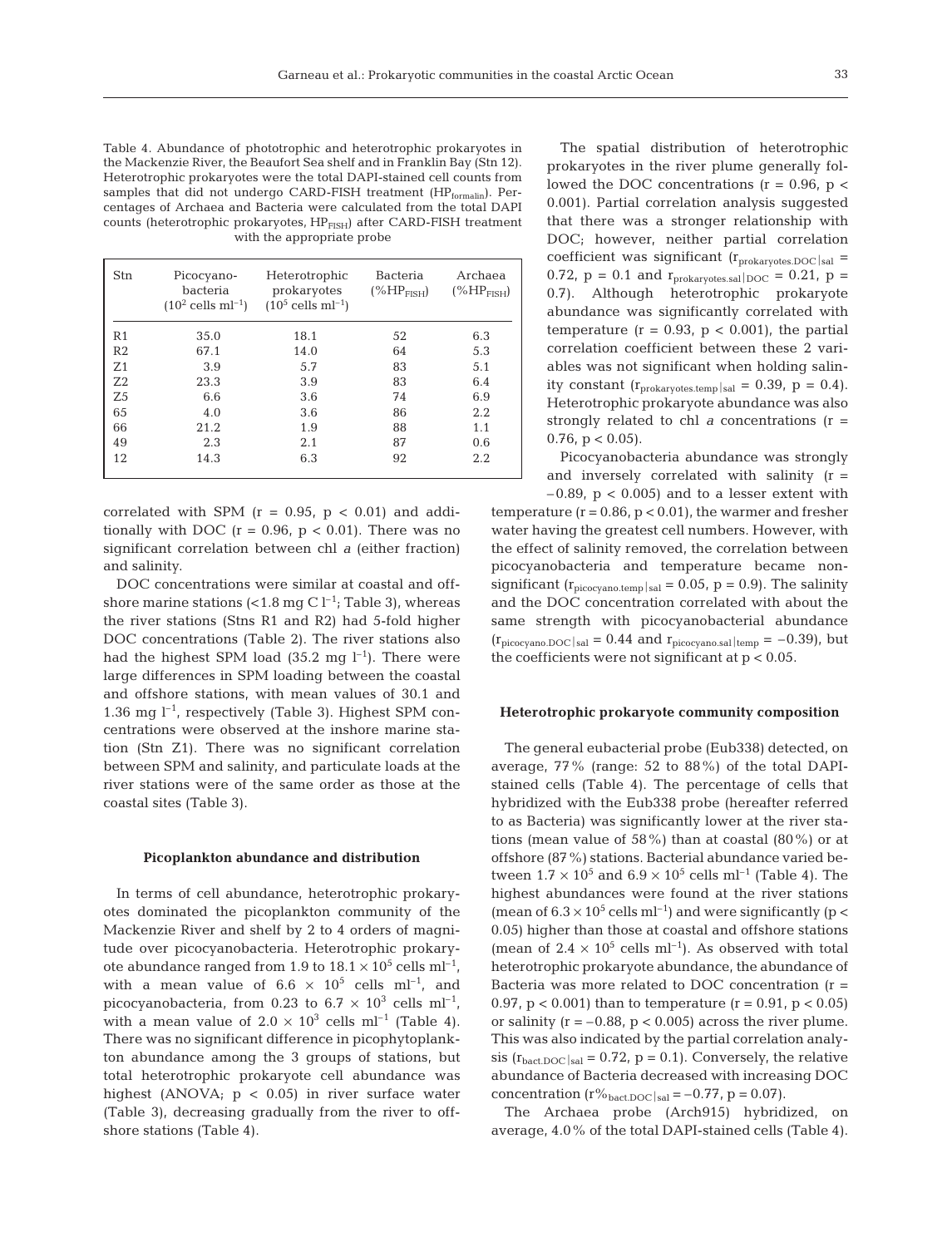The relative abundance of Archaea at offshore stations (1.3%) was significantly different (ANOVA; p *<* 0.05) from that at the river and coastal stations (averages of 5.8 and 6.1%, respectively). Archaeal cell concentrations varied by 2 orders of magnitude among sites, with the lowest value at Stn 49 (770 cells  $ml^{-1}$ ), the maximum at Stn Z5 (7253 cells  $ml^{-1}$ ; Table 4) and a positive correlative relationship with SPM concentration  $(r =$ 0.79,  $p < 0.05$ ).

Taken together, the Eub338 and the Arch915 probes should hybridize all prokaryotic cells in the samples. However, for the river samples, the total percentage of DAPI-positive cells for the sum of the 2 probes was, on average,  $63\%$ , a value significantly lower ( $p < 0.05$ ) than the total percentage at coastal and offshore stations (86 and 88%, respectively). A major fraction of the prokaryotes not detected with the Eub338 probe in river samples might belong to the Actinobacteria group. These bacteria are common in lakes and rivers (Zwart et al. 2002, Sekar et al. 2003), and their Grampositive cell walls may not be adequately permeabilized by lysozyme during the CARD-FISH procedure (Sekar et al. 2003). A study including a permeabilization by achromopeptidase identified, on average, 45% of prokaryotes as Actinobacteria in lake picoplankton (Sekar et al. 2003), concordant with the magnitude of our unidentified river fraction. In all our samples, the 4 specific probes in the domain Bacteria (Alf968, Bet42a, Gam42a and CF319a) taken together hybridized, on average, 55% (range: 23 to 78%) of the total of DAPI-

stained cells. Specifically, at the 2 river stations, the 4 Bacteria-domain probes detected only 25% of the total DAPI counts, thus leaving about 75% of the counts unidentified and indicating the importance of other groups. At the other stations, >42% of the DAPI-stained cells were detected with the  $\alpha$ -, β-, γ-Proteobacteria, or CFB probe.

β-Proteobacteria were the most abundant bacterial cells at the freshwater stations (Stns R1 and R2). Their abundance ranged from  $4.1 \times 10^3$  to  $2.9 \times 10^5$  cells  $ml^{-1}$ , and their maximum numbers were found at the river stations  $(ANOVA; p <$ 0.05), where they constituted 18% of total DAPI-positive cells. Overall, the relative abundance of β-Proteobacteria was low, ranging from 1 to 18%. Although no significant differences were found between sampled regions, the relative abundance of β-Proteobacteria generally decreased down the river plume (Fig. 2), showing a strong overall correlation with salinity ( $r = -0.98$ ,  $p < 0.001$ ), as well as a strong and significant partial correlation with salinity  $(r\%_{\text{beta.sal}}|_{\text{temp}} = -0.76, p < 0.05)$ . Offshore, at Stn 66, a re-emergence of β-Proteobacteria (1.2  $\times$  10<sup>4</sup> cells ml–1; 6% of DAPI-positive cells) was observed, corresponding to an area of lower salinity (20.3 psu) relative to the adjacent Stns 65 and 49.

The relative abundances of α-Proteobacteria, γ-Proteobacteria and CFB were lowest at the river stations (Fig. 2). The α-Proteobacteria cells ranged from 2 to 41% of total DAPI counts, and the absolute cell counts ranged from 0.26 to  $1.9 \times 10^5$  cells m<sup>-1</sup>. The proportion of α-Proteobacteria tended to increase with salinity (r = 0.76, p < 0.05) and to decrease with DOC concentration  $(r = -0.84, p < 0.05)$ . At river stations, they represented only 2% of total cells, which was significantly lower than the relative abundance observed at coastal and offshore stations (ANOVA;  $p < 0.05$ ). With a mean value of 39% of total DAPI-stained cells, the α-Proteobacteria dominated all targeted heterotrophic prokaryote groups at offshore stations.

The relative abundances of the γ-Proteobacteria and CFB cluster across the Beaufort Sea shelf were similar to α-Proteobacteria values (Fig. 2). For both bacterial groups, significantly lower relative abundance occurred at river stations (≤3%) compared to at coastal and offshore stations (mean values of 16 and 17%, respectively), and the latter 2 regions were statistically the same. Abundances of the γ-Proteobacteria (1.6 to 11.9 ×  $10^4$  cells ml<sup>-1</sup>) and CFB cluster (1.6 to 8.4  $\times$  10<sup>4</sup> cells  $ml^{-1}$ ) were within a similar range, with a mean value of



Fig. 2. Contribution of the 4 targeted groups of Bacteria (α-Proteobacteria, β-Proteobacteria, γ-Proteobacteria and the Cytophaga–Flavobacter–Bacteroides [CFB] cluster) to total heterotrophic prokaryote abundance along the Mackenzie River shelf transect and in Franklin Bay (Stn 12). Bars show the standard deviation for duplicate CFB counts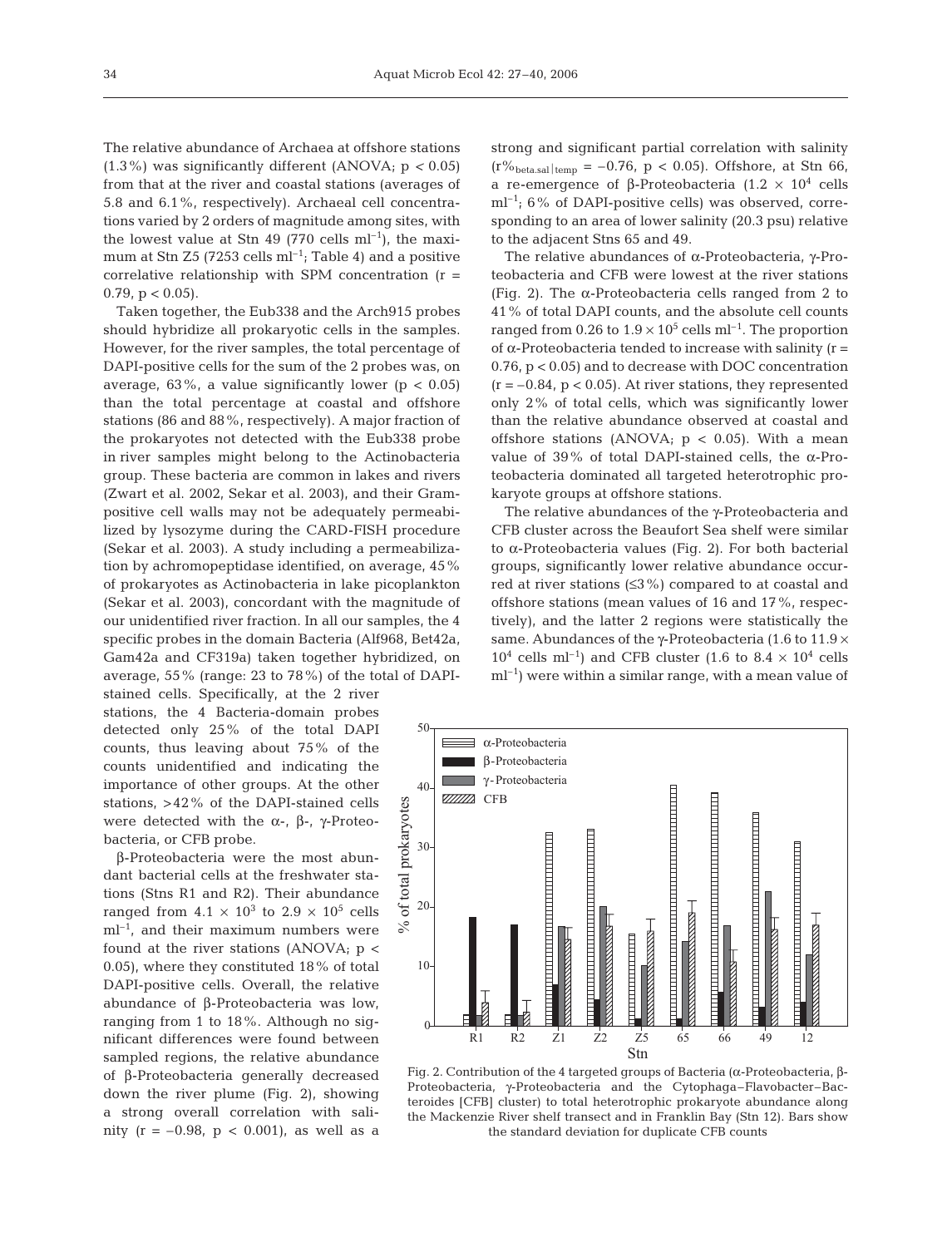

Fig. 3.  $^3$ H-leucine uptake at 3 groups of stations across the transect. Values (±SE) are the means of triplicate incubations at 0°C. At the 2 offshore marine stations, the sampled depths were equivalent to the euphotic zone depths of approximately 100, 10, 1 and 0.1% of surface irradiance. Environmental data for the surface waters at each station are given in Table 2

ca.  $4.5 \times 10^4$  cells ml<sup>-1</sup>. As for  $\alpha$ -Proteobacteria, the relative abundance of CFB cells was significantly correlated with salinity ( $r = 0.96$ ,  $p < 0.001$ ). There was no significant correlation between γ-Proteobacteria and the measured environmental variables.

Prokaryote community structure at the coastal station (Stn 12) in Franklin Bay was similar to that at the other marine sites and was characterized by the strong presence of α-Proteobacteria (31%). At this station, 4% of the total prokaryotes belonged to the β-Proteobacteria, suggesting a freshwater influence. This station was near the mouth of the Horton River (at 70° N, 127° W; Fig. 1a) and may have received water from that source or from the Mackenzie River much further to the west. Archaea were also detected, making up 2.2% of the DAPI-stained cells (Fig. 2). This, in combination with high SPM and picocyanobacterial counts (Tables 3 & 4), is also consistent with a riverine influence at this station.

## **Heterotrophic production**

Our analysis of the <sup>3</sup>H-leucine uptake data indicated that the transect stations could be clustered into 3 groups that differed from the preceding environmental separation (Fig. 3). Stns R1, R2 and Z1 had similarly low uptake rates, around 0.5 pmol  $l^{-1}$  h<sup>-1</sup>. The coastal stations (Stns Z2 and 66) had 3-fold higher production rates, both at the surface and at depth, while the marine offshore stations (Stns 65 and 49) averaged values similar to those in the first cluster, but with considerable depth variation within their respective euphotic zones. Heterotrophic production rates at the surface, computed from the <sup>3</sup>H-leucine uptake rates,

Table 5. Size-fractionated <sup>3</sup>H-leucine uptake at 2 coastal stations. Each value is the mean of triplicates  $(\pm SE)$ 

| Fraction                                         | Stn 7.2       | $Stn$ 12        |
|--------------------------------------------------|---------------|-----------------|
| Total (pmol $l^{-1}$ h <sup>-1</sup> )           | $1.51 + 0.11$ | $3.13 \pm 0.27$ |
| $<$ 3 µm (pmol l <sup>-1</sup> h <sup>-1</sup> ) | $0.48 + 0.10$ | $0.70 \pm 0.07$ |
| $>3 \mu m$ (% total)                             | 68            | 78              |

ranged from 12 (Stn 65) to 112 (Stn Z2)  $\mu$ g C m<sup>-3</sup> d<sup>-1</sup>, with a mean value of 48  $\mu$ g C m<sup>-3</sup> d<sup>-1</sup>.

The size fractionation experiment at Stn Z2 showed that about  $\frac{2}{3}$  of the total leucine uptake activity ⁄ was associated with particles in the >3 µm fraction (Table 5). The comparative measurements made in Franklin Bay (Stn 12) showed a >2-fold higher production rate by the total community compared to any of the samples along the transect. However, similar to the results at Stn Z2, most of the uptake in samples from this site was by microbiota in the >3 µm fraction.

# **DISCUSSION**

Our transect analysis in the coastal arctic ecosystem of the Mackenzie River and Beaufort Sea shelf revealed strong spatial gradients in environmental properties and in prokaryotic communities in terms of abundance and composition. The river sites were up to 4°C warmer than the inshore marine sites, and contained markedly higher concentrations of DOC and prokaryotes. The offshore marine sites contained much lower sediment loads than inshore or river sites, but concentrations of chl *a* and heterotrophic prokaryotes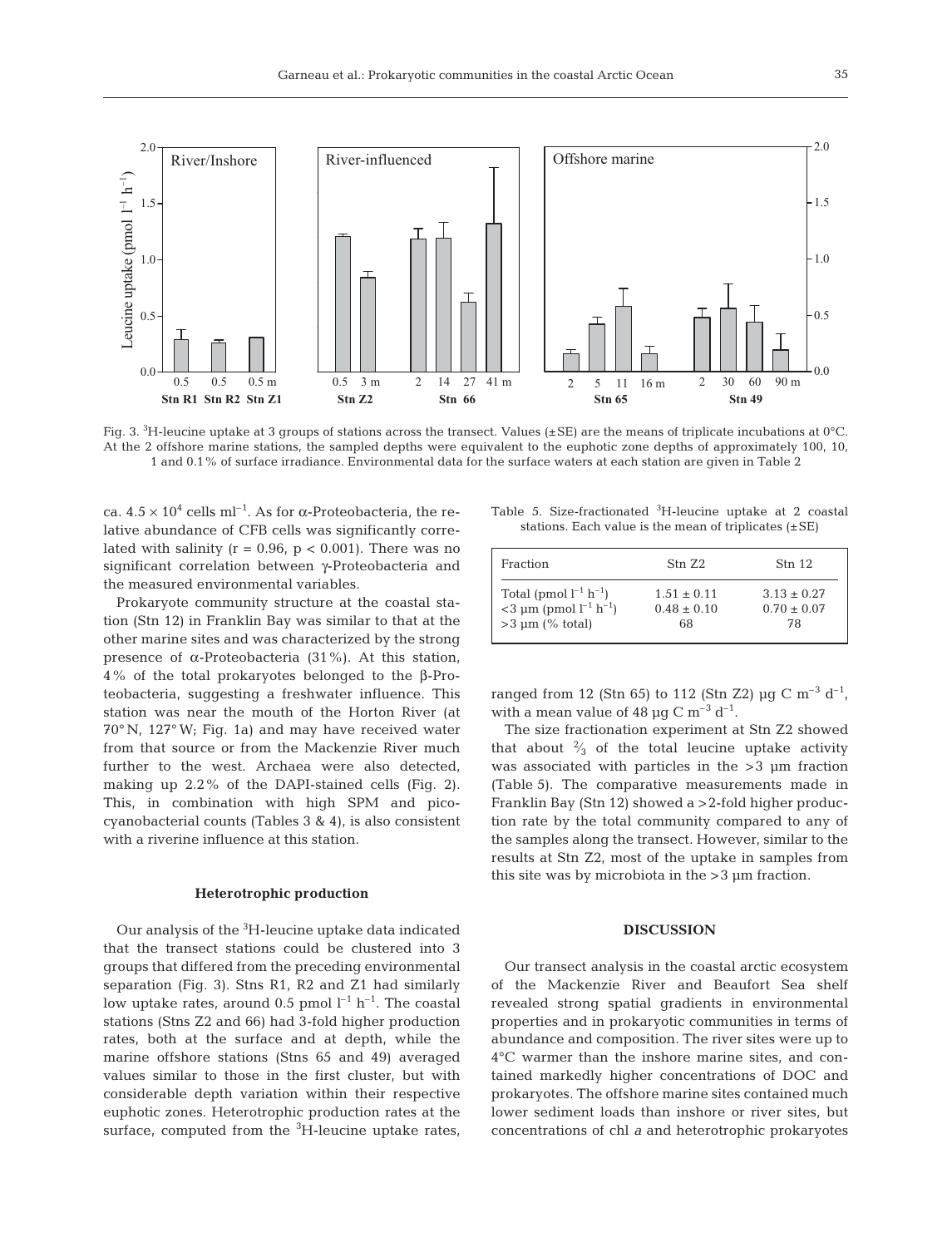were similar to those at the inshore sites. The freshwater communities were dominated by the bacterial group β-Proteobacteria, which dropped to low abundance at all marine stations. Conversely, α-Proteobacteria was the dominant bacterial group in the marine samples, together with strong representation by bacteria of the CFB and γ-Proteobacteria groups. These 3 groups of taxa were of minor importance in the river.

These transect results are broadly consistent with our hypothesis of coupled gradients in environmental and microbiological properties in the coastal Arctic Ocean. However, the spatial pattern observed in the leucine uptake data indicates a finer scale differentiation of marine sites, and deviation from a simple, continuous gradient with distance offshore. Specifically, the peak in microbial production 165 km offshore (Stn 66) was accompanied by cyanobacterial concentrations 1 order of magnitude higher, 3-fold higher concentrations of β-Proteobacteria and 50% lower concentrations of α-Proteobacteria relative to Stn 65, which was situated 80 km closer to the coast. Although far offshore, environmental characteristics at Stn 66 were similar to conditions observed inshore at the freshwater-influenced stations (Stns Z2 and 12). Stn 12 was probably affected by inputs from the nearby Horton River, as well as from the eastward flow from the Mackenzie River. All of these results are consistent with the lower salinity at Stn 66 and the far offshore intrusion into the study region of a freshwater plume, the latter possibly derived from the main channel of the Mackenzie River (Fig. 1a) and cut off from inshore waters by coastal upwelling (Fig. 1b). Extensive plumes are well known from other arctic sites; for example, the Lena River plume extends up to 400 km offshore over the Siberian shelf (Cauwet & Sidorov 1996). Our hydrographic data at the time of sampling show that the salinity at Stn Z5 was the same as that found further offshore, at depths from 20 and 30 m. This suggests a region of inshore upwelling that isolated the river-influenced waters offshore. Winds from the east entering the Beaufort Sea are known to produce such coastal upwelling, and the resulting instability permits the effective transfer of river water and sediments offshore (Macdonald & Yu in press). Our results showed that compared to offshore marine sites (Stns 65 and 49), the freshwater-influenced areas (Stns Z2 and 66) differed in prokaryotic community structure and had enhanced microbial production.

Cyanobacterial concentrations were generally low at the marine sites, but 1 order of magnitude higher in the river. Cyanobacteria, including picocyanobacteria, are known to be of widespread importance in polar freshwater environments, including northern rivers (Rae & Vincent 1998), and are typically observed in low or negligible abundance in polar seas. This latter observation has been attributed to the cold-tolerant but not psychrophilic growth characteristics of high-latitude cyanobacteria (Tang & Vincent 1999) and their inability to keep pace with loss processes such as advection and grazing in cold oceans (Vincent et al. 2000). Although picocyanobacteria were a minor constituent of the offshore heterotrophic prokaryote communities, their concentrations were higher than at equivalent latitudes in Antarctica, perhaps reflecting their continuous input into the Arctic Ocean from freshwater sources.

The marked decrease in β-Proteobacteria from freshwater to saltwater is in agreement with the known distribution of these microorganisms in temperate estuaries (Bouvier & del Giorgio 2002, del Giorgio & Bouvier 2002, Castle & Kirchman 2004). They are often the dominant fraction in freshwater lakes, whereas they are nearly absent in the marine environment (Methé et al. 1998, Glöckner et al. 1999) and have been considered as a tracer of terrigenous inputs in coastal studies (Hobbie 1988). Clone library analysis of β-Proteobacteria in a temperate latitude estuary showed that they were identical to clones from groundwater, freshwater sediments and soils (Crump et al. 2004). Strongly freshwater-influenced marine sites can have relatively large proportions of these taxa, e.g. 15 to 29% of total counts in the Baltic Sea (Glöckner et al. 1999), while they are often absent from pelagic marine systems, including sites in the Southern Ocean (Glöckner et al. 1999) and offshore Arctic Ocean (Bano & Hollibaugh 2002). However, recent molecular studies have identified marine β-Proteobacteria, notably phylotypes of *Nitrosomonas* and *Nitrosospira* (Nold et al. 2000, Freitag & Prosser 2004, Sekar et al. 2004) at polar ocean sites (Hollibaugh et al. 2002). β-Proteobacteria have been recorded in lake snow (Weiss et al. 1998) and in the freshwater melt pools on Arctic pack ice (Brinkmeyer et al. 2004). However, these inputs appeared to be negligible in our shelf transect, with only a 3% contribution of these taxa to total counts at Stn 49, near the pack ice.

The greater importance of α-Proteobacteria in marine samples of this transect is consistent with the widespread occurrence of this group throughout the world's oceans. The SAR11 clade (*Pelagibacter ubique*) within this lineage accounts for a major fraction of all ribosomal RNA genes that have been identified in the sea (Rappé et al. 2002), and the related α-Proteobacteria *Roseobacter* is also widely distributed (Giovannoni & Rappé 2000). Freshwater members of this lineage have also been found in abundance in rivers, e.g. up to 45% of total DAPI counts in tributaries of the Hudson River (Kirchman et al. 2004). However, our CARD-FISH analyses showed that they were a negligible component of the Mackenzie River micro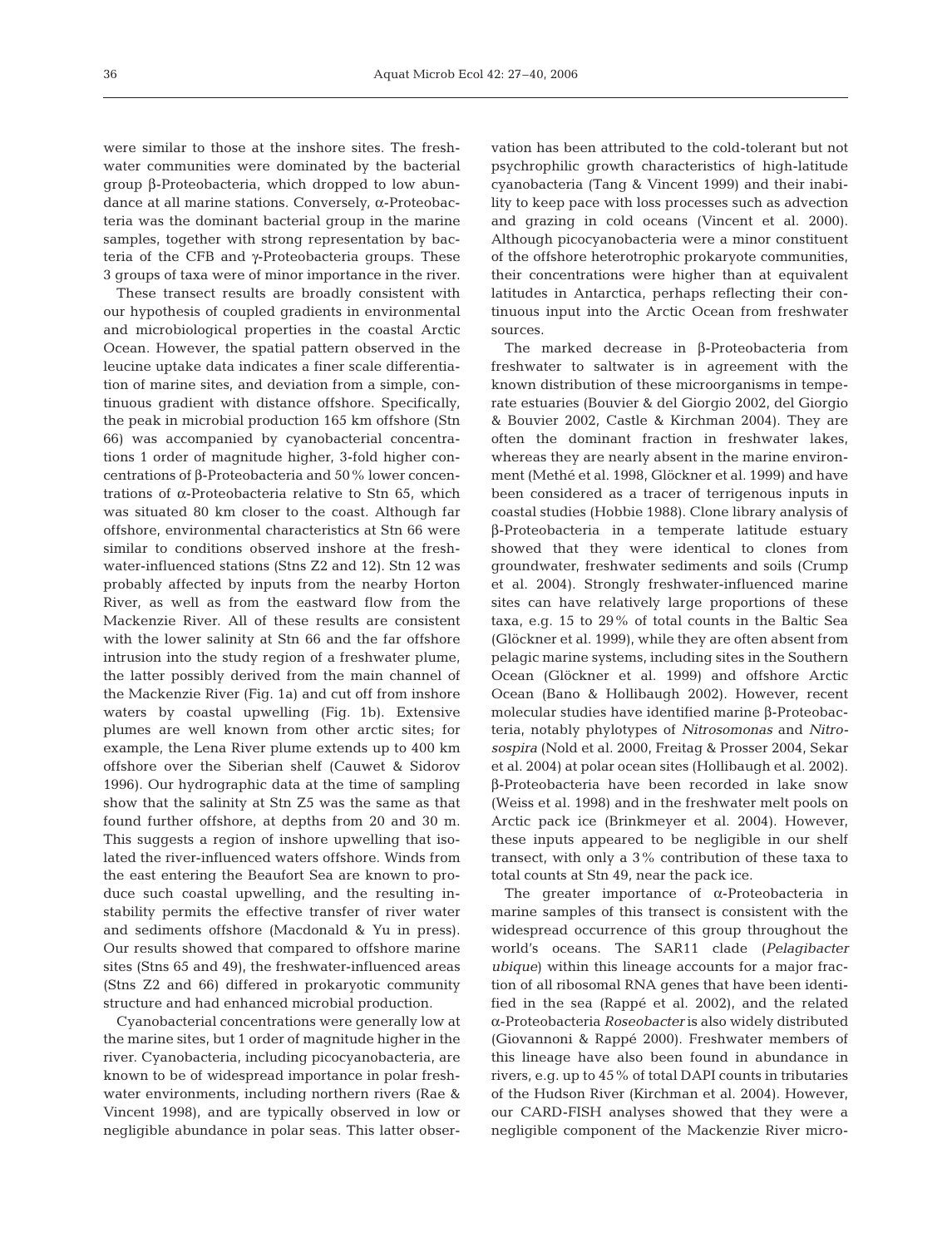biota (2% of DAPI counts) at the time of sampling. The subclass of the γ-Proteobacteria had a similar pattern as the  $\alpha$ -Proteobacteria, contributing <2% of total prokaryotes at the river sites. The γ-Proteobacteria were well represented at coastal and marine stations  $(\leq 10\%)$ , in contrast to the view that they are a minor component of the bacterioplankton (Glöckner et al. 1999, Bouvier & del Giorgio 2002).

The relative abundance of the CFB cluster was lowest at the river stations (Fig. 3). This is consistent with their affinity for the marine environment, where they can occur as the most abundant group (Glöckner et al. 1999). In the cold Southern Ocean, CFB cells accounted for 20 and 40% of total DAPI counts at the Polar Front and in the Antarctic Circumpolar Current, respectively (Simon et al. 1999). However, at marine sites in the present study, CFB cells were generally much lower in abundance relative to α-Proteobacteria. It also has been reported that CFB cells were found in higher proportions in the freshwater section (mean: 28 ± 9% of DAPI counts) and decreased towards the marine section to  $14 \pm 4\%$  in the Weser estuary, Germany (Selje & Simon 2003). Although CFB are often associated with particle surfaces (Kirchman 2002), there was no correlation in the present study to SPM.

In contrast to the CFB cluster, archaeal abundance varied greatly across the Mackenzie River and Beaufort Sea shelf transect, and cells of this domain appeared to be more prevalent in the turbid waters found at river and coastal stations. Archaea ranged from 1.3% of the DAPI counts at the marine sites to 6.1% at coastal sites, within the range (0 to 9% of DAPI counts) reported by Bouvier & del Giorgio (2003) in surface water of various coastal and oceanic regions. In high-latitude seas, Archaea have been reported in surface waters to account for 1 to 15% of total DAPI counts in the Southern Ocean (Massana et al. 1998, Murray et al. 1998, Church et al. 2003) and for 0.1 to 2.6% in the Northwest Passage (Canadian Arctic; Wells & Deming 2003). The affinity of Archaea for particles suggested by the present results is consistent with observations in the Northwest Passage, where the highest percentages of Archaea (2.3 to 13%) were found in particle-rich layers of the water column (Wells & Deming 2003). Archaea have been detected in bulk suspended sediment samples from the North Sea (van der Maarel et al. 1998) and Black Sea (King et al. 1998), and in association with particles (>3 µm) in the Columbia River estuary (Crump & Baross 2000a). A complementary oligo-FISH analysis using 4 different archaeal probes (including Arch915) was undertaken in parallel with the present study, including the same sites across the Mackenzie shelf (Wells et al. 2006). This analysis gave slightly higher relative Archaea values (average of 7.5% of total DAPI counts) than the present study, but

the spatial pattern was similar, and the values correlated strongly with our own  $(r = 0.85, slope = 1.4)$ . The 2 data sets using different FISH protocols converge on the conclusion that there is a highly significant relationship between Archaea and particles on the river-influenced coastal arctic shelf.

Our size-fractionation experiments showed that particle-based communities dominated the microbial production at turbid, freshwater-influenced sites, with <35% of the leucine uptake activity attributable to free-living cells. Some filter clogging could have resulted in an underestimation of uptake rates by freeliving prokaryotes; however, the samples flowed rapidly through the 3 µm filters under low pressure, suggesting that any such effects were minimal. A high proportion of bacterial production associated with particles has been recorded in several other river-influenced systems, including the estuarine turbidity zones of the St. Lawrence River (Vincent et al. 1996) and the Columbia River (Crump & Baross 2000b). Archaea have been detected in marine arctic sediments (Ravenschlag et al. 2001), and therefore another potential source of these microorganisms to the water column would be the resuspension of bottom sediments caused by wind-induced mixing or by the coastal upwelling observed during the sampling period. Regardless of the origin of the Archaea on the Mackenzie shelf, our leucine uptake results suggest that particle-based microbial communities, including Archaea, have a controlling influence on heterotrophic activity in this coastal arctic ecosystem.

Large quantities of organic carbon are stored in the catchments drained by arctic rivers. Dixon et al. (1994) estimated that these stocks amount to 30–50% of the global total for soil organic carbon, equivalent to twice the carbon presently contained in the atmospheric  $CO<sub>2</sub>$ reservoir. Increased temperatures, permafrost melting and the potential for increased runoff and mobilization of these northern carbon reserves highlight the need to better understand the heterotrophic potential for decomposing terrestrial carbon sources in the coastal Arctic Ocean. Our results show that this marine ecosystem has a number of distinctive features, such as particle-based heterotrophy, bacterial and archaeal inputs, and a diverse microbial flora. These features also imply a broad metabolic and functional diversity in this microbial system, with complementary enzymatic abilities that could aid the breakdown of dissolved and particulate terrestrial carbon discharged into arctic seas.

*Acknowledgements*. This study was made possible with financial support from the Natural Sciences and Engineering Research Council of Canada (NSERC), the Canada Research Chair program, Fonds québécois de recherche sur la nature et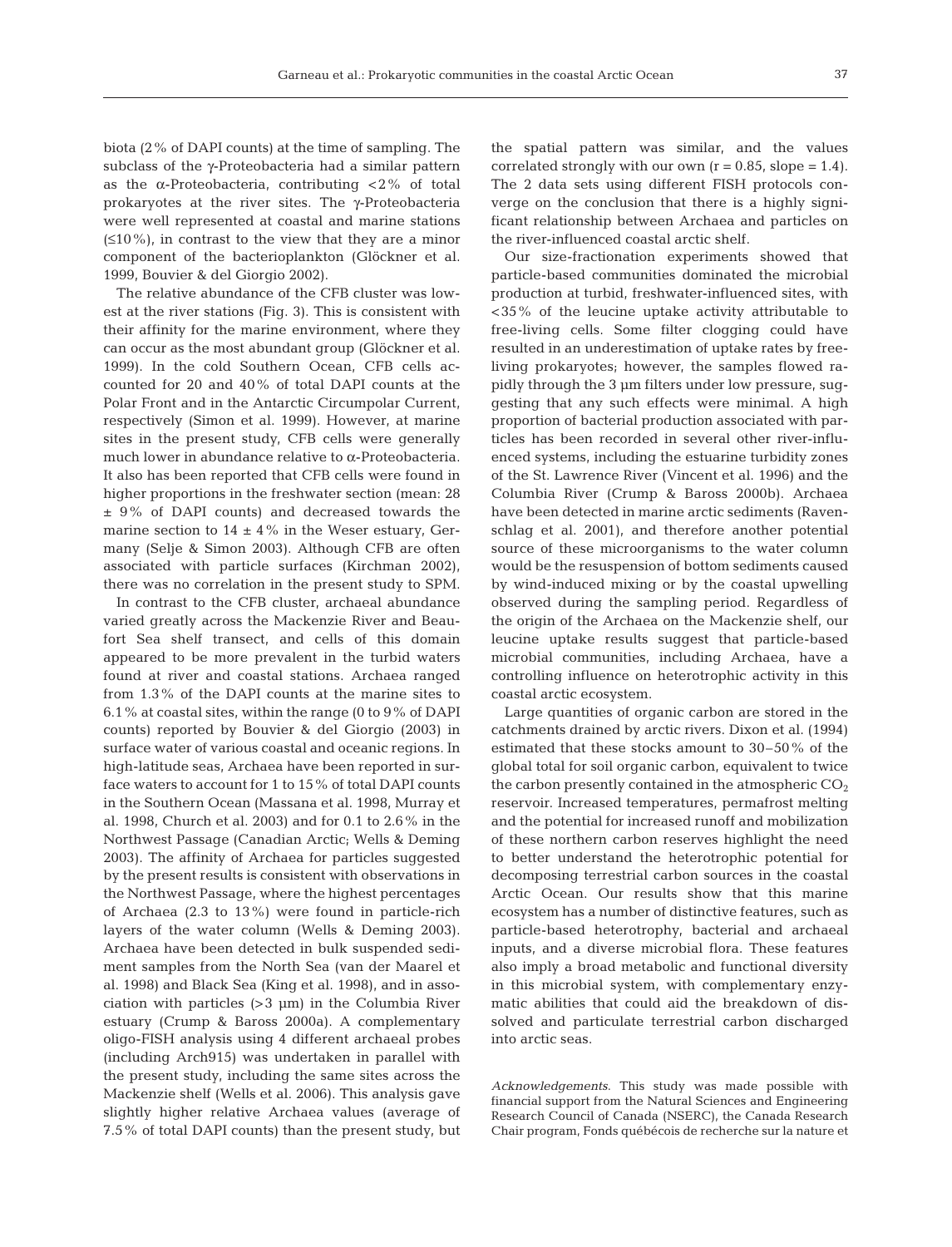les technologies (FQRNT) and Indian and Northern Affairs Canada. We thank M. Fortier (Chief Scientist); L. Miller, M.-E. Rail and M. Robert (the rosette team); and the officers and crew of the CCGS 'Pierre Radisson' for their outstanding help during the expedition in the fall of 2002 in the Beaufort Sea. We are also grateful to C. Martineau for fieldwork and analysis; M. Carrière and A. Chapenoire for assistance with cell counts; L. Retamal for DOC data; K. Lacoste and S. Demers (ISMER) for chl *a* data at Stn Z5; M.-E. Rail for assistance with the hydrographic figure; and L. Wells and P. Galand for their valuable comments on the manuscript. This is a contribution to the Canada Arctic Shelf Exchange Study (CASES) under the overall direction of L. Fortier.

## LITERATURE CITED

- ACIA (Arctic Climate Impact Assessment) (2004) Impacts of a warming Arctic. Cambridge University Press, New York
- Amann RI, Binder BJ, Olson RJ, Chisholm SW, Devereux R, Stahl DA (1990) Combination of 16S rRNA-targeted oligonucleotide probes with flow cytometry for analyzing mixed microbial populations. Appl Environ Ecol 56: 1919–1925
- Amon RMW (2004) The role of dissolved organic matter for the organic carbon cycle in the Arctic Ocean. In: Stein R, Macdonald RW (eds) The organic carbon cycle in the Arctic Ocean. Springer-Verlag, Berlin, p 83–98
- Bano N, Hollibaugh JT (2002) Phylogenetic composition of bacterioplankton assemblages from the Arctic Ocean. Appl Environ Ecol 68:505–518
- Bano N, Ruffin S, Ransom B, Hollibaugh JT (2004) Phylogenetic composition of Arctic Ocean Archaeal assemblages and comparison with Antarctic assemblages. Appl Environ Ecol 70:781–789
- Bouvier TC, del Giorgio PA (2002) Compositional changes in free-living bacterial communities along a salinity gradient in two temperate estuaries. Limnol Oceanogr 47:453–470
- Bouvier TC, del Giorgio PA (2003) Factors influencing the detection of bacterial cells using fluorescence *in situ* hybridization (FISH): a quantitative review of published reports. FEMS Microbiol Ecol 44:3–15
- Brinkmeyer R, Glöckner FO, Helmke E, Amann R (2004) Predominance of β-Proteobacteria in summer melt pools on Arctic pack ice. Limnol Oceanogr 49:1013–1021
- Carmack EC, Macdonald RW (2002) Oceanography of the Canadian shelf of the Beaufort Sea: a setting for marine life. Arctic 55(Suppl 1):29–45
- Carmack E, Macdonald R, Jasper S (2004) Phytoplankton productivity on the Canadian shelf of the Beaufort Sea. Mar Ecol Prog Ser 277:37–50
- Castle D, Kirchman DL (2004) Composition of estuarine bacterial communities assessed by denaturing gradient gel electrophoresis and fluorescence *in situ* hybridization. Limnol Oceanogr Methods 2:303–314
- Cauwet G, Sidorov I (1996) The biogeochemistry of Lena River: organic carbon and nutrients distribution. Mar Chem 53:211–227
- Church MJ, DeLong EF, Ducklow HW, Karner MB, Preston CM, Karl DM (2003) Abundance and distribution of planktonic Archaea and Bacteria in the waters west of the Antarctic Peninsula. Limnol Oceanogr 48:1893–1902
- Cottrell MT, Kirchman DL (2003) Contribution of major bacterial groups to bacterial biomass production (thymidine and leucine incorporation) in the Delaware estuary. Limnol Oceanogr 48:168–178
- Crump BC, Baross JA (2000a) Archaeaplankton in the Colum-

bia River, its estuary and the adjacent coastal ocean, USA. FEMS Microbiol Ecol 31:231–239

- Crump BC, Baross JA (2000b) Characterization of the bacterially-active particle fraction in the Columbia River estuary. Mar Ecol Prog Ser 206:13–22
- Crump BC, Hopkinson CS, Sogin ML, Hobbie JE (2004) Microbial biogeography along an estuarine salinity gradient: combined influences of bacterial growth and residence time. Appl Environ Ecol 70:1494–1505
- Daims H, Bruhl A, Amann R, Schleifer KH, Wagner M (1999) The domain-specific probe EUB338 is insufficient for the detection of all Bacteria: development and evaluation of a more comprehensive probe set. Syst Appl Microbiol 22: 434–444
- del Giorgio PA, Bouvier TC (2002) Linking the physiologic and phylogenetic successions in free-living bacterial communities along an estuarine salinity gradient. Limnol Oceanogr 47:471–486
- Dickson D, Gilchrist H (2002) Status of marine birds of the southeastern Beaufort Sea. Arctic 55(Suppl 1):46–58
- Dixon RK, Brown S, Houghton RA, Solomon AM, Trexler MC, Wisniewski J (1994) Carbon pools and flux of global forest ecosystems. Science 263:185–190
- Droppo IG, Jeffries D, Jaskot C, Backus S (1998) The prevalence of freshwater flocculation in cold regions: a case study from the Mackenzie River Delta, Northwest Territories, Canada. Arctic 51:155–164
- Environment Canada (2002) Archives nationales d'information et de données climatologiques. Available at: www. climat.meteo.ec.gc.ca/climateData/canada\_f.html
- Freitag TE, Prosser JI (2004) Differences between betaproteobacterial ammonia-oxidizing communities in marine sediments and those in overlying water. Appl Environ Microbiol 70:3789–3793
- Giovannoni S, Rappé M (2000) Evolution, diversity and molecular ecology of marine prokaryotes. In: Kirchman DL (ed) Microbial ecology of the oceans. Wiley-Liss, New York, p 47–84
- Glöckner FO, Fuchs BM, Amann R (1999) Bacterioplankton compositions of lakes and oceans: a first comparison based on fluorescence *in situ* hybridization. Appl Environ Ecol 65:3721–3726
- Harwood L, Smith T (2002) Whales of the Inuvialuit settlement region in Canada's western Arctic: an overview and outlook. Arctic 55(Suppl 1):77–93
- Herndl GJ, Reinthaler T, Teira E, van Aken H, Veth C, Pernthaler A, Pernthaler J (2005) Contribution of Archaea to total prokaryotic production in the deep Atlantic Ocean. Appl Environ Ecol 71:2303–2309
- Hobbie JE (1988) A comparison of the ecology of planktonic bacteria in fresh and salt water. Limnol Oceanogr 33: 750–764
- Hollibaugh JT, Bano N, Ducklow HW (2002) Widespread distribution in polar oceans of a 16S rRNA gene sequence with affinity to *Nitrosospira*-like ammonia-oxidizing bacteria. Appl Environ Microbiol 68:1478–1484
- Kaneko T, Atlas RM, Krichevsky M (1977) Diversity of bacterial populations in the Beaufort Sea. Nature 270:596–599
- Kaneko T, Krichevsky MI, Atlas RM (1978a) Numerical taxonomy of bacteria from the Beaufort Sea. J Gen Microbiol 110:111–125
- Kaneko T, Roubal G, Atlas RM (1978b) Bacterial populations in the Beaufort Sea. Arctic 31:97–107
- King LL, Pease TK, Wakeham SG (1998) Archaea in Black Sea water column particulate matter and sediments — evidence from ether lipid derivatives. Org Geochem 28: 677–688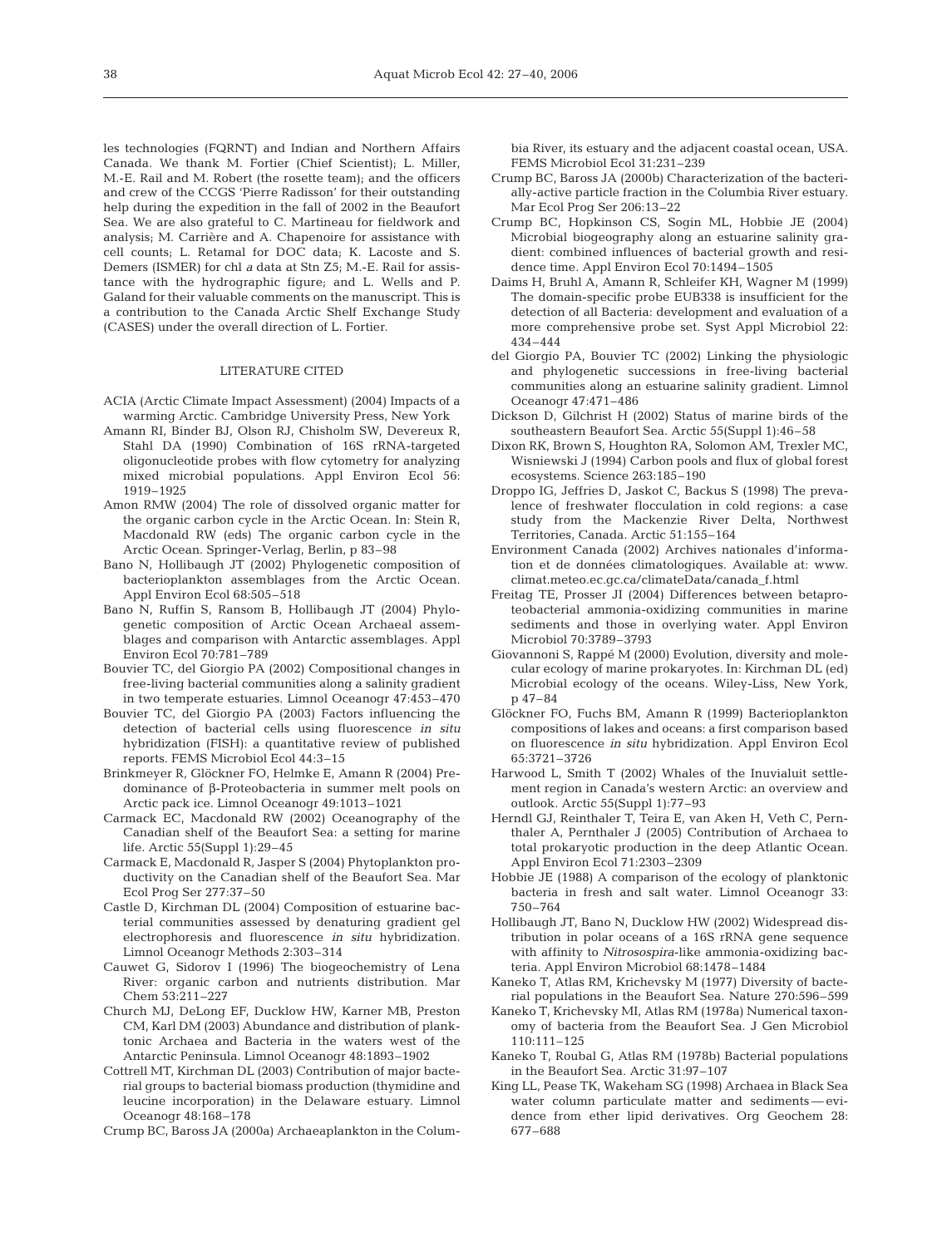- Kirchman DL (2002) The ecology of Cytophaga–Flavobacteria in aquatic environments. FEMS Microbiol Ecol 39:  $91 - 100$
- Kirchman DL, Ducklow HW (1993) Estimating conversion factors for the thymidine and leucine methods for measuring bacterial production. In: Kemp PF, Sherr BF, Sherr EB, Cole JJ (eds) Handbook of methods in aquatic microbial ecology. Lewis Publications, Boca Raton, FL, p 513–517
- Kirchman DL, Dittel AI, Findlay SEG, Fischer D (2004) Changes in bacterial activity and community structure in response to dissolved organic matter in the Hudson River, New York. Aquat Microb Ecol 35:243–257
- Knap A, Michaels A, Close A, Ducklow H, Dickson A (eds) (1996) Protocols for the Joint Global Ocean Flux Study (JGOFS) core measurements*.* JGOFS Report No. 19, Reprint of the IOC manuals and guides, No. 29, UNESCO, Paris
- Lovejoy C, Legendre L, Martineau MJ, Bâcle J, von Quillfeldt CH (2002) Distribution of phytoplankton and other protists in the North Water. Deep-Sea Res II 49:5027–5047
- Macdonald RW, Yu Y (in press) The Mackenzie Estuary of the Arctic Ocean. In: Wangersky PJ (ed) Water pollution: estuaries, Vol 5. Springer-Verlag, Heidelberg
- Macdonald RW, Solomon SM, Cranston RE, Welch HE, Yunker MB, Gobeil C (1998) A sediment and organic carbon budget for the Canadian Beaufort shelf. Mar Geol 144:255–273
- Manz W, Amann R, Ludwig W, Wagner M, Schleifer KH (1992) Phylogenetic oligodeoxynucleotide probes for the major subclasses of Proteobacteria: problems and solutions. Syst Appl Microbiol 15:593–600
- Manz W, Amann R, Ludwig W, Vancanneyt M, Schleifer K (1996) Application of a suite of 16S rRNA-specific oligonucleotide probes designed to investigate bacteria of the phylum Cytophaga–Flavobacter–Bacteroides in the natural environment. Microbiology 142:1097–1106
- Marcotte D (1991) Cokriging with MATLAB. Comput Geosci 17:1265–1280
- Massana R, Taylor LT, Murray AE, Wu K, Jeffrey WH, DeLong EF (1998) Vertical distribution and temporal variation of marine planktonic Archaea in the Gerlache Strait, Antarctica, during early spring. Limnol Oceanogr 43: 607–617
- Methé BA, Hiorns WD, Zehr JP (1998) Contrasts between marine and freshwater bacterial community composition: analyses of communities in Lake George and six other Adirondack lakes. Limnol Oceanogr 43:368–374
- Mueller DR, Vincent WF, Jeffries MO (2003) Break-up of the largest Arctic ice shelf and associated loss of an epishelf lake. Geophys Res Lett 30: 2031. DOI 10.1029/2003 –GL017931
- Murray AE, Preston CM, Massana R, Taylor LT, Blakis A, Wu K, DeLong EF (1998) Seasonal and spatial variability of bacterial and archaeal assemblages in the coastal waters near Anvers Island, Antarctica. Appl Environ Ecol 64: 2585–2595
- Myers JL, Well AD (2003) Research design and statistical analysis. Lawrence Erlbaum Associates, London
- Neef A (1997) Anwendung der *in situ*–Einzelzell-Identifizierung von Bakterien zur Populationsanalyse in komplexen mikrobiellen Biozönosen. Doctoral thesis, Technische Universität München, Munich
- Nold SC, Zhou JZ, Devol AH, Tiedje JM (2000) Pacific Northwest marine sediments contain ammonia-oxidizing bacteria in the beta subdivision of the Proteobacteria. Appl Environ Microbiol 66:4532–4535
- Nusch EA (1980) Comparison of different methods for chlorophyll and phaeopigment determination. Arch Hydrobiol

Beih 14:14–36

- Ouverney CC, Fuhrman JA (2000) Marine planktonic Archaea take up amino acids. Appl Environ Microbiol 66:4829–4833
- Payette S, Delwaide A, Caccianiga M, Beauchemin M (2004) Accelerated thawing of subarctic peatland permafrost over the last 50 years. Geophys Res Lett 31:L18208. DOI 10.1029/2004GL020358
- Pernthaler A, Pernthaler J, Amann R (2002) Fluorescence *in situ* hybridization and catalyzed reporter deposition for the identification of marine bacteria. Appl Environ Ecol 68:3094–3101
- Pernthaler J, Glöckner FO, Schönhuber W, Amann R (2001) Fluorescence *in situ* hybridization (FISH) with rRNA-targeted oligonucleotide probes. In: Paul JH (ed) Methods in microbiology. Academic Press, San Diego, CA, p 206–226
- Peterson BJ, Holmes RM, McClelland JW, Vörösmarty CJ, Lammers RB, Shiklomanov AI, Shiklomanov IA, Rahmstorf S (2002) Increasing river discharge to the Arctic Ocean. Science 298:2171–2173
- Rae R, Vincent WF (1998) Effects of temperature and ultraviolet radiation on microbial foodweb structure: potential responses to global change. Freshw Biol 40:747–758
- Rappé MS, Connon SA, Vergin KL, Giovanni SJ (2002) Cultivation of the ubiquitous SAR11 marine bacterioplankton clade. Nature 418:630–633
- Ravenschlag KK, Sahm K, Amann R (2001) Quantitative molecular analysis of the microbial community in marine Arctic sediments (Svalbard). Appl Environ Microbiol 67: 387–395
- Schippers A, Neretin LN, Kallmeyer J, Ferdelman TG, Cragg BA, John Parkes R, Jørgensen BB (2005) Prokaryotic cells of the deep sub-seafloor biosphere identified as living bacteria. Nature 433:861–864
- Sekar A, Fuchs BM, Amann R, Pernthaler J (2004) Flow sorting of marine bacterioplankton after fluorescence *in situ* hybridization. Appl Environ Microbiol 70:6210–6219
- Sekar R, Pernthaler A, Pernthaler J, Warnecke F, Posch T, Amann R (2003) An improved protocol for quantification of freshwater Actinobacteria by fluorescence *in situ* hybridization. Appl Environ Microbiol 69:2928–2935
- Selje N, Simon M (2003) Composition and dynamics of particle-associated and free-living bacterial communities in the Weser estuary, Germany. Aquat Microb Ecol 30:221–237
- Serreze MC, Walsh JE, Chapin FS, Osterkamp T and 6 others (2000) Observational evidence of recent change in the northern high-latitude environment. Clim Change 46: 159–207
- Simon M, Glöckner FO, Amann R (1999) Different community structure and temperature optima of heterotrophic picoplankton in various regions of the Southern Ocean. Aquat Microb Ecol 18:275–284
- Stahl DA, Amann R (1991) Development and application of nucleic acid probes. In: Stackebrandt E, Goodfellow M (eds) Nucleic acid techniques in bacterial systematics. John Wiley & Sons, Chichester, p 205–248
- Stirling I (2002) Polar bears and seals in the eastern Beaufort Sea and Amundsen Gulf: a synthesis of population trends and ecological relationships over three decades. Arctic 55 (Suppl 1):59–76
- Strickland JDH, Parsons TR (1972) A practical handbook of seawater analysis. Bull Fish Res Board Can 167:1–310
- Stroeve JC, Serreze MC, Fetterer F, Arbetter T, Meier W, Maslanik J, Knowles K (2005) Tracking the Arctic's shrinking ice cover: another extreme September minimum in 2004. Geophys Res Lett 32:L04501. DOI 10.1029/2004 GL021810